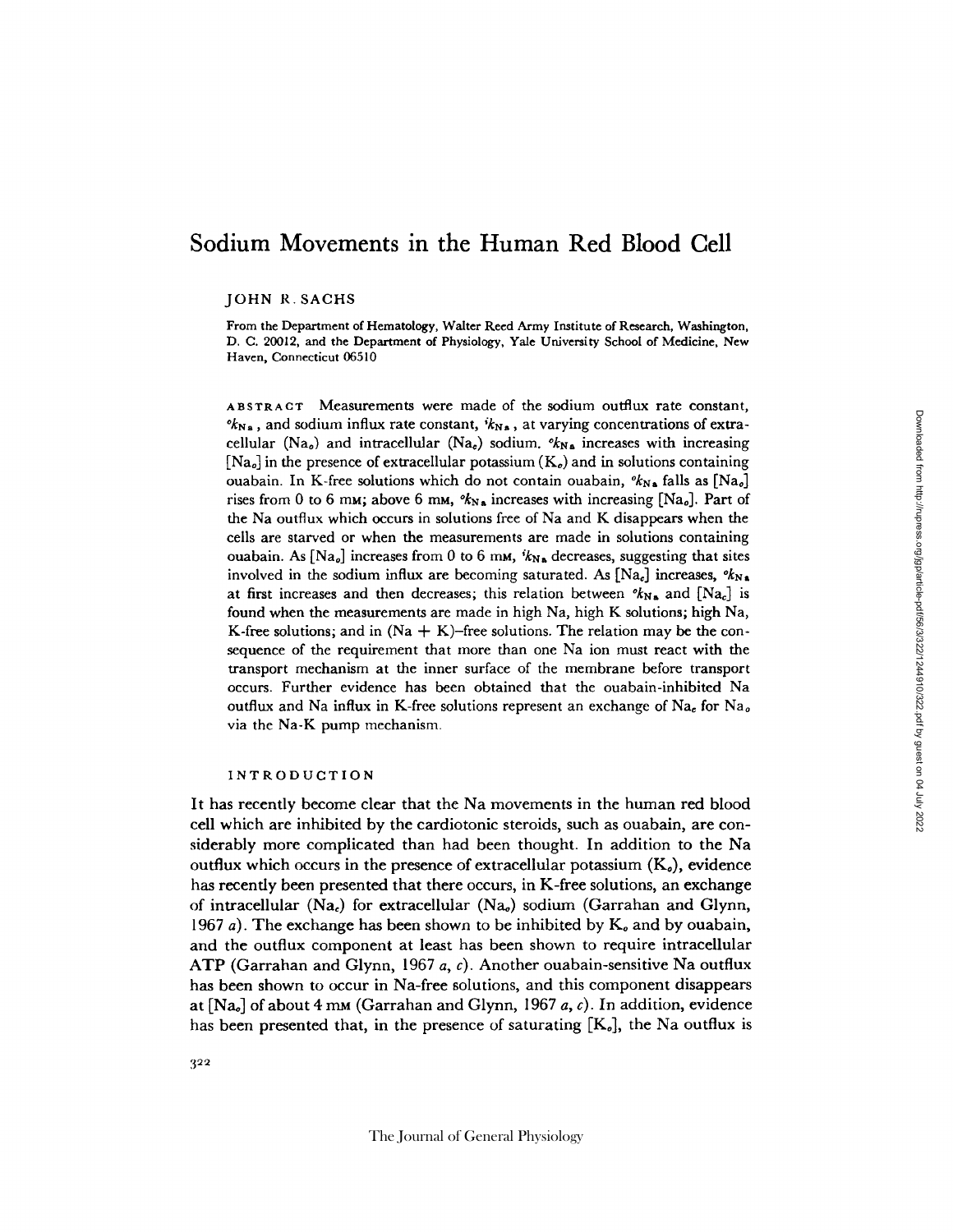greater in solutions containing Na than it is in Na-free solutions (Hoffman and Kregenow, 1966; Lubowitz and Whittam, 1969) when Na is replaced by Mg, although no such effect was observed by Garrahan and Glynn (1967 a) when choline replaced Na.

It seemed that further information might be gained about these processes by examining the relation between the magnitude of these fluxes and  $[Na<sub>c</sub>]$  and  $[Na<sub>o</sub>]$ . It also seemed desirable to obtain further evidence that the ouabainsensitive Na outflux and Na influx in K-free solutions are indeed coupled, and are mediated by the same mechanism that is responsible for the ouabainsensitive Na-K exchange. For this purpose, the influence on these processes of two manipulations which alter the magnitude of the Na-K exchange, variations in [Na.] and depletion of intracellular energy stores, was determined. In addition, a comparison was made of the relation between  $[K_o]$  and the magnitude of the Na outflux and of the Na influx. Finally, the effect of varying quantities of ouabain on the Na outflux in the presence and in the absence of  $K<sub>o</sub>$ was determined.

### **METHOD**

The solutions used were made up of reagent grade chemicals to an osmolality of 295  $\pm$ 5 milliosmols/kg water. In all cases, glycylglycine-MgCOa buffer solution (glycylglycine 273 mm, MgCO<sub>3</sub> 54 mm, 295  $\pm$  5 milliosmols/kg water, pH 7.4  $\pm$  0.05 at  $37^{\circ}$ C) accounted for 10 % of the volume of the solutions, and crystalline bovine serum albumin was present at a concentration of 20 mg/100 ml solution. When Na or K was varied in concentration, NaCl or KCI solution was replaced by an equal volume of a solution composed of 75%  ${ {\rm MgCl}_2}$  solution and 25% isosmotic sucrose solution. The Cl concentration of this solution was about the same as that of an isosmotic NaCI or KCI solution.

Venous blood was obtained from healthy males with heparin as anticoagulant. The cells were separated by centrifugation and plasma and buffy coat removed by aspiration; the cells were then washed (by suspension, centrifugation, and aspiration) three times in isosmotic (107 mm)  ${\rm MgCl_2}$  solution, and were used as appropriate

Unidirectional Na outflux and Na and K influx were measured by methods previously described (Sachs and Welt, 1967; Sachs and Conrad, 1968). Outflux measurements were made by exposing cells for 2-3 hr to a solution containing <sup>24</sup>Na. The cells were then removed from this solution, washed four times to remove extracellular <sup>24</sup>Na, and then placed in the solution in which the measurements were made. Samples of the suspension were taken four or five times over a  $1\frac{1}{2}$  hr period, the cells removed, and the supernatants saved for counting; a sample of the whole suspension was also counted. The outflux rate constant was calculated from these values as previously described (Sachs and Welt, 1967). For influx measurements, cells were added to solutions containing either <sup>24</sup>Na or <sup>42</sup>K, and samples of the cells were taken  $\frac{1}{2}$  and  $1\frac{1}{2}$  hr after addition of the cells to the solutions. The cells were washed free of extracellular isotope, hemolyzed, and counted. The influx was calculated from the uptake of <sup>24</sup>Na or **42K** over the I hr period. When Na influx was measured, the results were corrected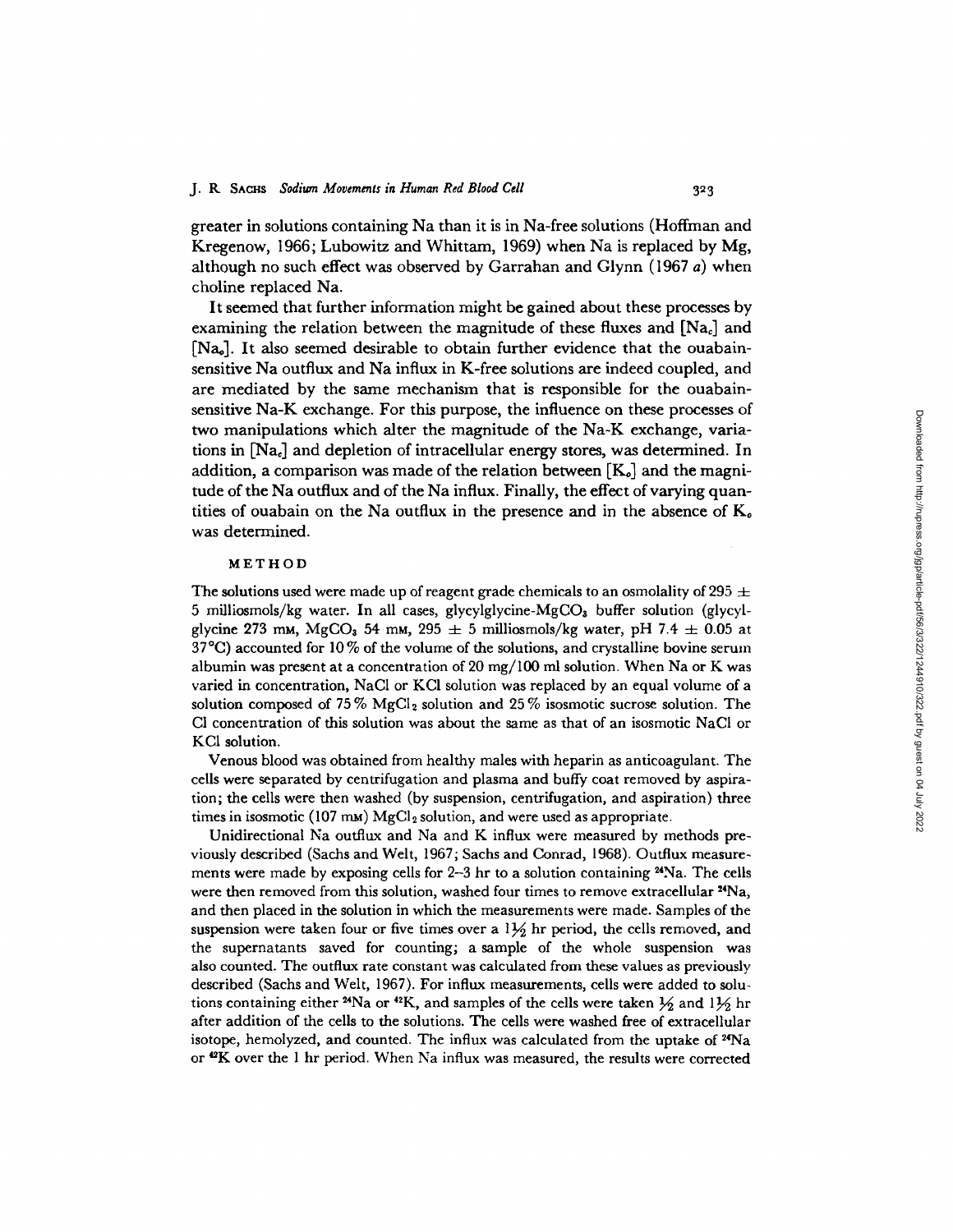for **2Na** loss by the cells over the course of the experiment. For this purpose, values for Na outflux simultaneously determined were used (Sachs and Conrad, 1968).

Alteration of intracellular cation concentrations was achieved by a modification of a method described by Garrahan and Rega (1967). Cells were suspended at about 5  $\%$ hematocrit in a solution containing (m<mark>M):  $PO_4$  3.4, Mg<sup>++</sup> 1.0,  $\rho$ -chloromercuribenzen</mark> sulfonic acid (PCMBS) 0.1, Cl<sup>-</sup> 147, glucose 5, and varying concentrations of Na and K to make up a total of 150 mm. The suspension was stored at  $4^{\circ}$ C for 20 hr, at which point the cells were removed from the suspension, and resuspended in a solution identical to the first except for the absence of PCMBS and the presence of dithiothreitol 2 mM, adenine 3 mM, and inosine 10 mM. The suspension was incubated for 1 hr at 37°C after which the cells were removed from the suspension, washed four times in isosmotic MgCI2 solution, and used as appropriate. Preliminary studies indicated that cells treated in this way had values of Na outflux, Na influx, and ouabain-insensitive Na outflux and influx indistinguishable from those obtained in the same batch of cells which had been stored at  $4^{\circ}\mathrm{C}$  in a solution which did not contain PCMBS or dithiothreitol.

In experiments in which energy-depleted cells were used, depletion was accomplished by incubating cells at  $37^{\circ}$ C for 18 hr in the absence of substrate. Cells were washed five times in isosmotic NaCI solution, then placed at a hematocrit of about 20% in a solution containing (mm): K<sup>+</sup> 134, Na<sup>+</sup> 32, Cl<sup>-</sup> 154, PO<sub>4</sub> 14, pH 7.4. In addition, penicillin I million U/liter and streptomycin sulfate I g/liter were present to suppress bacterial growth. The cells were incubated for  $18 \text{ hr}$  at  $37^{\circ}\text{C}$ , and then were separated from the solution, washed three times in isosmotic NaCI solution, and resuspended in a solution containing  $(mu)$ : Na<sup>+</sup> 166, Cl<sup>-</sup> 154, PO<sub>4</sub> 14, pH 7.4. In half the cells, adenine 1.7 mm, inosine 4.2 mm, and glucose 20 mm were added in order to replete intracellular energy stores; the other half was not exposed to substrate. After a further I hr incubation, the cells were separated from the solution, washed four times in isosmotic  $MgCl<sub>2</sub>$  solution, and used as appropriate.

Intracellular Na concentration was estimated as previously described (Sachs and Welt, 1967).

The symbols used are defined as follows:

$$
{}^{\circ}M_{\mathbf{N}\mathbf{a}}\left(\frac{\text{mmoles}}{\text{liter RBC}\times\text{hr}}\right) = {}^{\circ}k_{\mathbf{N}\mathbf{a}}\left(\frac{1}{\text{hr}}\right)\times\left[\text{Na}_c\right]\left(\frac{\text{mmoles}}{\text{liter RBC}}\right)
$$

where  $^{\circ}M_{N_{\rm A}}$  is the Na outflux,  $^{\circ}k_{N_{\rm A}}$  the rate constant for the Na outflux, and Na<sub>c</sub> the intracellular Na;

$$
{}^{i}M_{\text{Na}}\left(\frac{\text{mmoles}}{\text{liter} \text{ RBC} \times \text{hr}}\right) = {}^{i}k_{\text{Na}}\left(\frac{\text{mmoles}}{\text{liter} \text{ RBC} \times \text{hr}} \times \frac{1}{\text{mm}}\right) \times [\text{Na}_{o}](\text{mm})
$$

where  $M_{N_a}$  is the Na influx,  $k_{N_a}$  the rate constant for the Na influx, and Na<sub>o</sub> the extracellular Na.  $^{i}M_{K}$  (mmoles/liter RBC  $\times$  hr) is the potassium influx, and the definition of  $i_{K_K}$  (mmoles/liter RBC  $\times$  hr  $\times$  mm), the rate constant for K influx, is analogous to that of  $k_{\text{Na}}$ .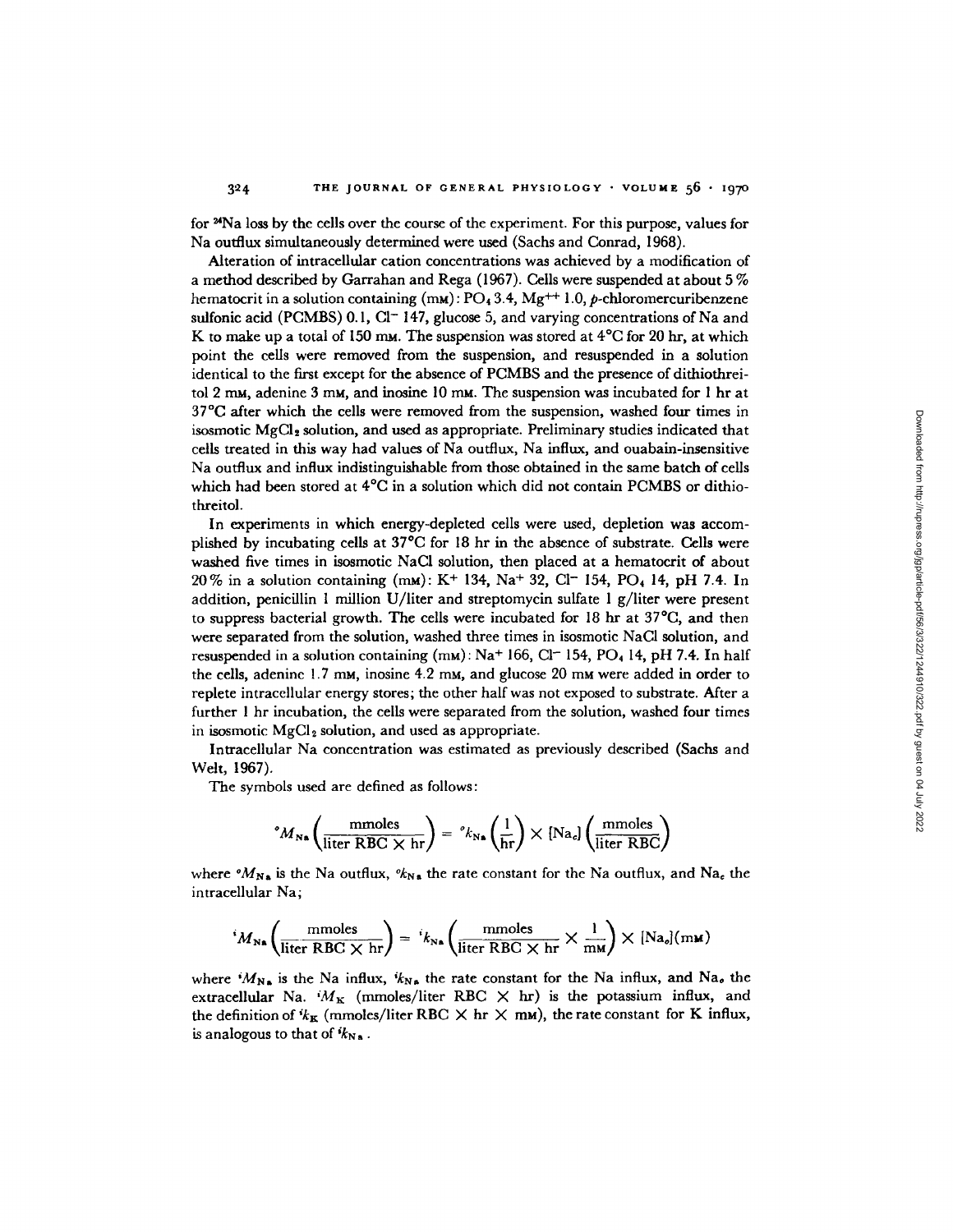#### RESULTS

#### *The Effect of Nao on the Na Outflux and the Na Influx*

Fig. 1 represents the relation between  $\mathcal{K}_{N_A}$  and [Na<sub>o</sub>]. In K-free solutions (middle curve),  $\mathscr{K}_{N_{\mathbf{a}}}$  at first decreases with increasing [Na<sub>o</sub>], and then increases; the behavior of the Na outflux under these circumstances has been reported by Garrahan and Glynn (1967 *a).* In solutions containing K 16 mM



FIGURE 1. Na outflux rate constant,  $k_{N_a}$ , vs. extracellular Na concentration, Na<sub>0</sub>, in solutions containing K, in K-free solutions, and in solutions containing ouabain. Solutions in which the measurements were made contained **(mm):** Glycylglycine 27; **Mg+ <sup>+</sup>** 5; K+ 16, or Mg<sup>++</sup> 8 and sucrose 7; Na<sup>+</sup> 0-128, or Mg<sup>++</sup> 0-64 and sucrose 0-54; Cl<sup>-</sup> 144; glucose 10. The measurements were made using fresh cells;  $Na<sub>e</sub>$  9.7 mmoles/liter RBC.

(upper curve)  $\mathcal{C}_{N_{\mathbf{A}}}$  increases with increasing [Na<sub>o</sub>]; evidence for the increase in the Na outflux under these circumstances has previously been presented (Hoffman and Kregenow, 1966; Lubowitz and Whittam, 1969). The lower curve demonstrates the effect of  $[Na<sub>o</sub>]$  on the magnitude of  $\alpha_{Ns}$  in the presence of ouabain. The ouabain-insensitive Na outflux increases in the presence of  $Na<sub>o</sub>$ , an effect which was also reported by Hoffman and Kregenow (1966) and by Lubowitz and Whittam (1969). The difference between the Na outflux in Kfree solutions with and without ouabain (i.e., the difference between the middle and lower curves of Fig. 1) was ascribed by Garrahan and Glynn (1967 a) to a ouabain-sensitive exchange of  $Na<sub>e</sub>$  for  $Na<sub>o</sub>$  accomplished by the Na-K pump.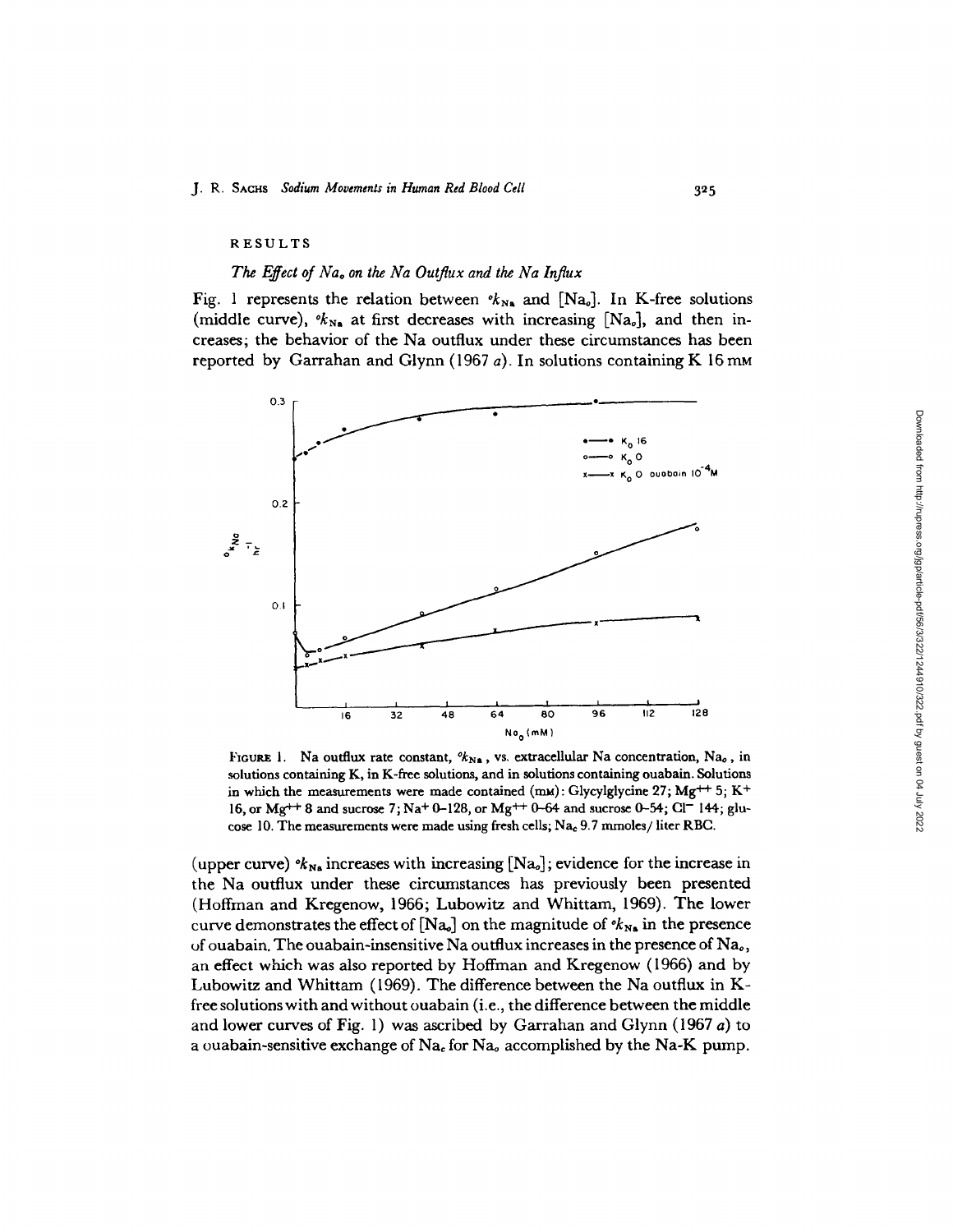Table I presents the results of experiments in which the effect of Na<sub>o</sub> on  $\mathscr{R}_{N_A}$ in solutions with and without ouabain was measured. The stimulation by  $Na<sub>e</sub>$ is significantly greater in the ouabain-free solutions than it is when ouabain is present. An explanation for this behavior is proposed in the discussion.

In Fig. 2,  $\mathcal{K}_{N_A}$  and  $\mathcal{K}_{N_A}$ , determined simultaneously in cells from the same

|                                    | TABLE I                                        |                                                        |
|------------------------------------|------------------------------------------------|--------------------------------------------------------|
|                                    | EFFECT OF Na <sub>0</sub> ON $\frac{6}{N_{N}}$ |                                                        |
|                                    |                                                | Na <sub>c</sub> 9.3 mmoles/liter RBC                   |
|                                    | K. 16 mm, ouabain 0                            | $Ko$ 0, ouabain $10^{-4}$ M                            |
|                                    | $h^{-1}$ + $BBM$                               | $h^{-1}$ + SEM                                         |
| Na <sub>o</sub> 128 m <sub>M</sub> | $0.379 \pm 0.025$                              | $0.102 + 0.006$                                        |
| Na <sub>o</sub>                    | $0.282 \pm 0.021$                              | $0.067 \pm 0.010$                                      |
| Δ                                  | $0.097 + 0.009$                                | $0.035 \pm 0.007$                                      |
|                                    |                                                | $\overline{\Delta}$ 0.062 $\pm$ 0.0061, $\rho$ < 0.001 |

Solutions in which the measurements were made contained (mM): Glycylglycine 27; Mg<sup>++</sup> 5;  $K^+$  16 or Mg<sup>++</sup> 8 and sucrose 7; Cl<sup>-</sup> 144; glucose 10; and either Na<sup>+</sup> 128 or Mg<sup>++</sup> 64 and sucrose 54. *n* (No. of paired observations) =  $6$ .



FIGURE 2. Na outflux rate constant (filled circles),  $\mathscr{U}_{N\mathbf{a}}$  (hr<sup>-1</sup>), Na influx rate constant (open circles),  $i_{N_A}$  (mmoles/liter RBC  $\times$  hr  $\times$  mm Na<sub>o</sub>), and K-inhibited  $i_{N_B}$  (crosses), vs. extracellular Na concentration, Na<sub>0</sub>. Solutions in which the measurements were made contained (mu): Glycylglycine 27; Mg<sup>++</sup> 69-66; sucrose 53-51; K<sup>+</sup> 16, or Mg<sup>++</sup> 8 and sucrose 7; Na<sup>+</sup> 0-6; Cl<sup>-</sup> 144; glucose 10. Values for the K-inhibited  $i_{N_A}$  were obtained by subtracting values for  $i_{Na}$  obtained in solutions containing K 16 mm from those obtained in K-free solutions. The measurements were made using fresh cells;  $Na<sub>c</sub>$  7.1 mmoles/liter RBC.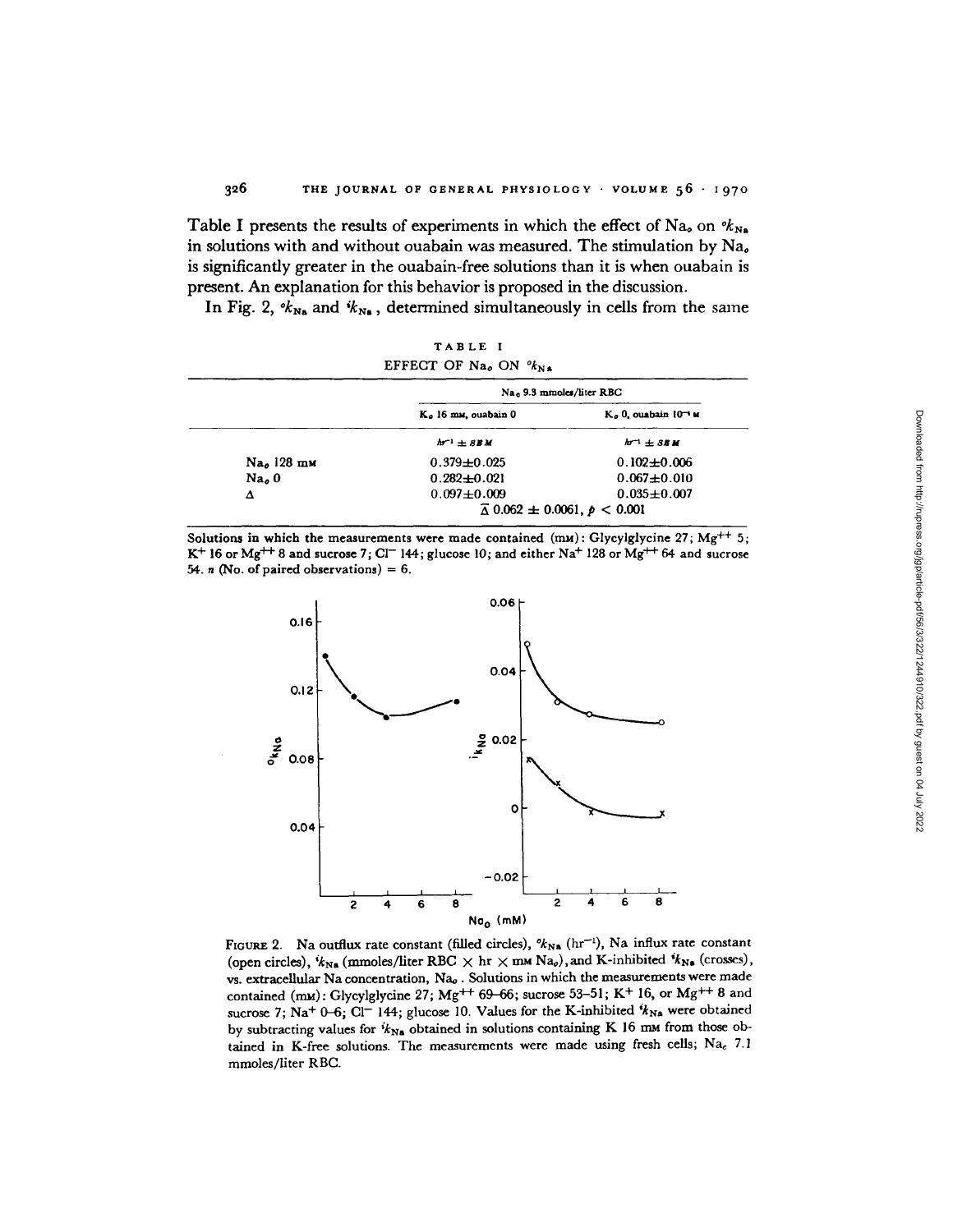batch using K-free solutions, are plotted as a function of  $[Na<sub>o</sub>]$ ; in addition, the difference between  $i_{N_{\text{N}_n}}$  in K-free solutions and  $i_{N_{\text{N}_n}}$  in solutions containing K 16 mm is also plotted. The difference corresponds to the portion of the Na influx which was attributed by Garrahan and Glynn (1967 *c)* to a Na-Na exchange by the Na-K pump. The decline in  $\mathscr{K}_{N_{\bullet}}$  (also seen in the middle curve of Fig. 1) is accompanied by a fall in  $k_{N_A}$  as [Na<sub>0</sub>] increases from 0 to 5  $mM$ . The early decline in  $i k_{Ns}$  suggests that some component of the transport mechanism saturates with Na at the same time that  $k_{N_a}$  into low Na solutions

327



FIGURE 3. Na influx rate constant (closed circles),  $k_{N_A}$  and K-inhibited  $k_{N_A}$  (open circles), vs. extracellular Na concentration, Nao. Solutions in which the measurements were made contained  $(mM)$ : Glycylglycine 27; Mg<sup>++</sup> 69-5; sucrose 53-7; Na<sup>+</sup> 0-128; K<sup>+</sup> 16, or Mg<sup>++</sup> 8 and sucrose 7; Cl<sup>-</sup> 144; glucose 10. Values for the K-inhibited  $k_{N_A}$  were obtained by subtracting values for  $k_{N_a}$  obtained in solutions containing K 16 mm from those obtained in K-free solutions. The measurements were made using fresh cells;  $Na<sub>c</sub>$ 11.6 mmoles/liter RBC.

decreases; the decline in  $k_{\text{Na}}$  is complete at about 5 mm Na so that the affinity for Na of the saturable component of the Na influx must be quite high. A mechanism which might account for the simultaneous fall in  $\mathscr{R}_{N_{\bullet}}$  and  $\mathscr{R}_{N_{\bullet}}$  will be discussed below. In Fig. 3,  $k_{N_a}$  is plotted against [Na<sub>o</sub>] over a wide range of Na concentrations, and the difference between  $k_{N_a}$  in K-free solutions and  $k_{N_a}$ in solutions containing K 16 mm is also plotted. The K-sensitive  $k_{N_a}$  first decreases as [Na<sub>o</sub>] rises, reaches a low at about Na<sub>o</sub> 5 mm, then increases as  $[Na<sub>o</sub>]$  continues to rise.

## *The Effect of Nac on the Magnitude of the Na Outflux*

By determining the form of the relation between  $\kappa_{N_a}$  and [Na.], it seemed that it might be possible to determine whether one or more than one intracellular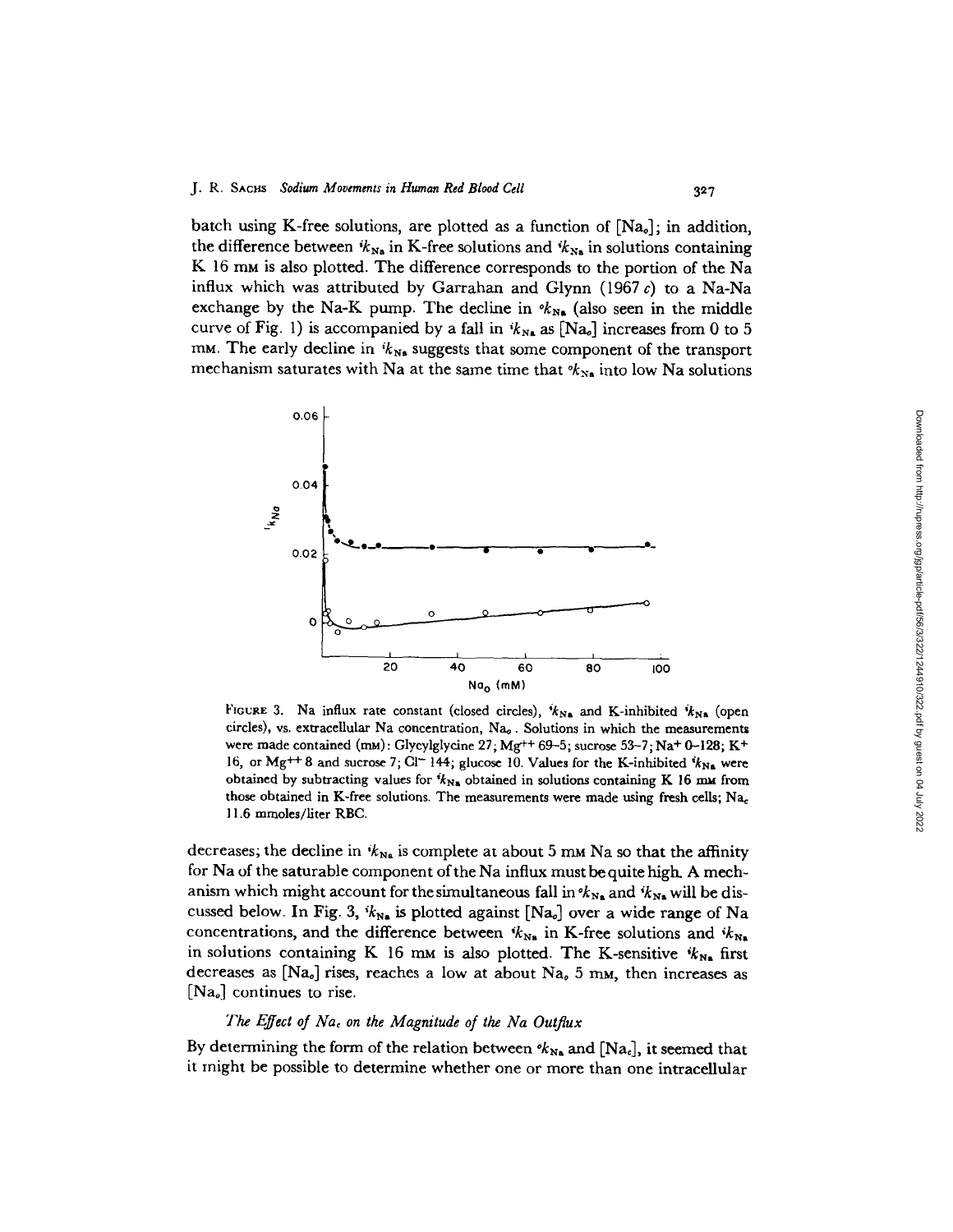Na ion must interact with the transport system before transport occurs; the rationale is discussed below. Fig. 4 represents the results of an experiment in which  $k_{\text{Na}}$  was measured at varying  $[\text{Na}_{\text{e}}]$ . The upper curve represents the results of such measurements made at  $K_0 = 16$  mm and high Na<sub>o</sub>; the middle curve represents the same measurements made in K-free solutions and at high  $Na<sub>e</sub>$ ; the lower curve is the result of experiments in which the measurement was made in solutions containing ouabain and high Na. A curve similar to



FIGURE 4. Na outflux rate constant,  ${}^o k_{N\bullet}$  (hr<sup>-1</sup>), vs. intracellular Na concentration, Na<sub>c</sub> (mmoles/liter RBC). Na<sub>c</sub> was altered by exposure of the cells to PCMBS. Solutions in which the measurements were made all contained (mM): Glycylglycine 27; Mg<sup>++</sup> 5; Na<sup>+</sup> 128; K<sup>+</sup> 16, or Mg<sup>++</sup> 8 and sucrose 7; Cl<sup>--</sup> 144; glucose 10.

the upper curve of Fig. 4 was reported by McConaghey and Maizels (1962); they measured net outflux of Na<sub>c</sub> using cells in which  $[Na_c]$  was altered by exposure of the cells to lactose solutions. In Fig. 5, the Na outflux is plotted as a function of  $[Na_c]$ ; the data are from the experiment plotted in Fig. 4; in Fig. 6, the upper curve represents the difference between  $\mathcal{U}_{N_A}$  in solutions containing K 16 mm and  $v_{N_s}$  in solutions containing ouabain, and is the response of the outflux rate constant for K-activated Na outflux to alterations in  $[Na_c]$ . The lower curve is the difference between  $\mathscr{K}_{N_{\rm A}}$  in K-free solutions and  $\mathscr{K}_{N_{\rm A}}$ in solutions containing ouabain, and represents the response of the outflux rate constant for the ouabain-sensitive, Na-dependent Na outflux to altera-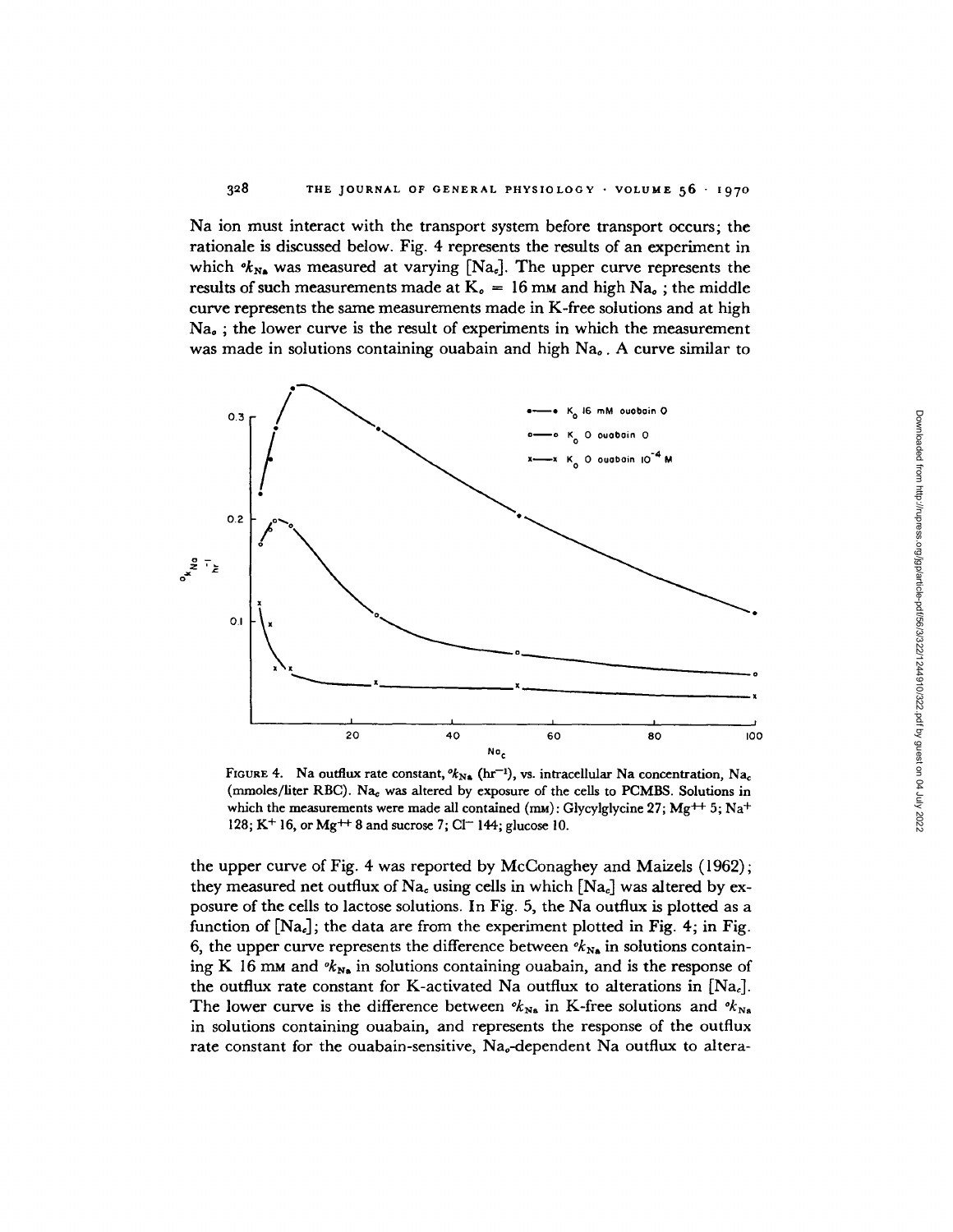

FIGURE 5. Na outflux,  ${}^oM_{N\bullet}$  (mmoles/liter RBC  $\times$  hr) vs. intracellular Na concentration, Na<sub>c</sub> (mmoles/liter RBC), calculated from the data of Fig. 4.



FIGURE 6. Ouabain-sensitive Na outflux rate constant,  $\mathcal{U}_{N,s}$  (hr<sup>-1</sup>), vs. intracellular Na concentration, Na<sub>c</sub> (mmoles/liter RBC). The upper curve is the difference between  $\mathbf{e_{N,a}}$ measured in solutions containing K 16 mm and  $\mathscr{R}_{N_{\rm B}}$  measured in solutions containing ouabain  $10^{-4}$  M, and the lower curve is the difference between  $\mathscr{R}_{NA}$  measured in K-free solutions and  $\mathscr{K}_{N\alpha}$  measured in solutions containing ouabain  $10^{-4}$  M. In each case, the results of three different experiments are plotted. The solutions in which the measurements were made are the same as those used in the experiments recorded in Fig. 5.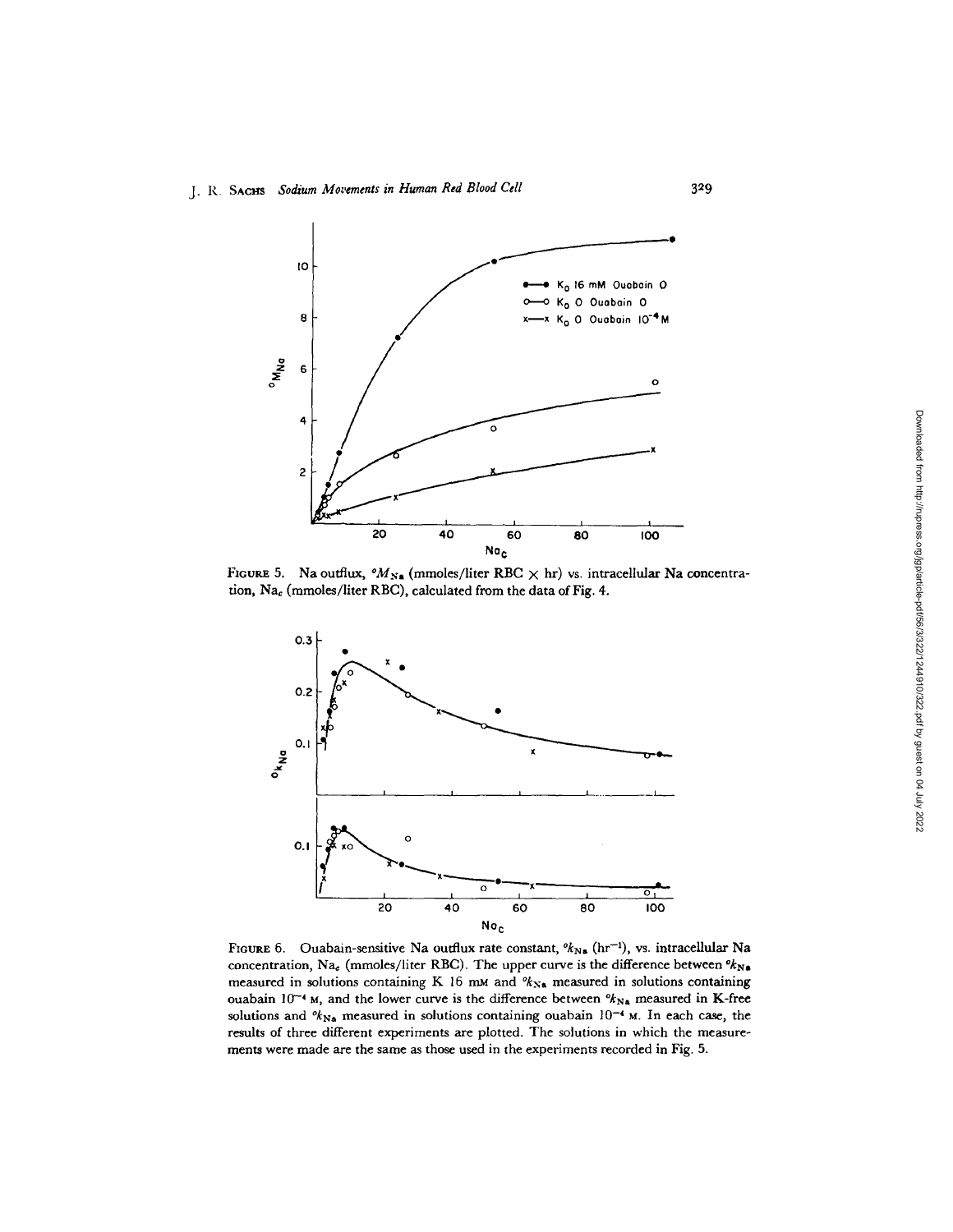tions in [Na<sub>c</sub>]. In both cases,  $\partial k_{N_A}$  is not a monotonically decreasing function of  $[Na_{\epsilon}]$ , but appears to increase at first and then decrease as  $[Na_{\epsilon}]$  increases.

The results of experiments in which the Na outflux was measured **as** a function of  $[Na_e]$  in Na-free solutions are plotted in Fig. 7;  $[K_o]$  was less than 0.01 mm. The left side of the figure depicts the response of  $\partial k_{N_A}$  to increasing [Na<sub>c</sub>]; in the absence of ouabain  $\partial k_{N_A}$  at first increases and then decreases as  $[Na_c]$ increases, and the rate constant for the ouabain-sensitive Na outflux in Na-free



**FIGURE 7.** Na outflux rate constant,  ${}^o k_{\text{Na}}$  (hr<sup>-1</sup>), and Na outflux,  ${}^o M_{\text{Na}}$  (mmoles/liter RBC) x hr), vs. intracellular Na concentration, Na<sub>c</sub> (mmoles/liter RBC), in Na-free solutions. The filled circles represent measurements made in the absence of ouabain and the open circles represent measurements made in solutions containing ouabain  $10^{-4}$  M. The lower curve on the left represents the difference between  $\mathcal{U}_{N\mathbf{a}}$  measured in ouabainfree solutions and  $\mathcal{U}_{\text{Na}}$  in solutions containing ouabain; each point is the mean of six determinations and the vertical lines through the symbols represent  $\pm$  sem. Na<sub>c</sub> was altered by exposure of the cells to PCMBS. Solutions in which the measurements were made all contained  $(mM)$ : Glycylglycine 27; Mg<sup>++</sup> 77; Cl<sup>-</sup> 144; sucrose 60; glucose 10.

solutions exhibits the same relation to  $[Na<sub>c</sub>]$ . The right side of the figure is a plot of  ${}^{\circ}M_{N_{\rm A}}$  vs. [Na<sub>c</sub>] from the same experiment.

The increased Na outflux as [Nao] increases (Table I and the upper curve in Fig. 1) was observed in cells with normal  $Na<sub>c</sub>$ , about 9 mmoles/liter RBC. In view of the shape of the upper curve of Fig. 4, it seemed possible that the response of the Na outflux to the presence of Na, might arise from variations in the magnitude of  $Na<sub>e</sub>$ ; the way in which this might occur will be discussed below. Table II presents the results of experiments in which  $v_{N_A}$  was measured in solutions with and without Na using cells with high  $Na<sub>e</sub>$ ; there is no increase in  $k_{N_a}$  at high Na<sub>o</sub> in ouabain-free solutions, although the effect of Nao is still apparent in the ouabain-treated cells. Table **III** presents the results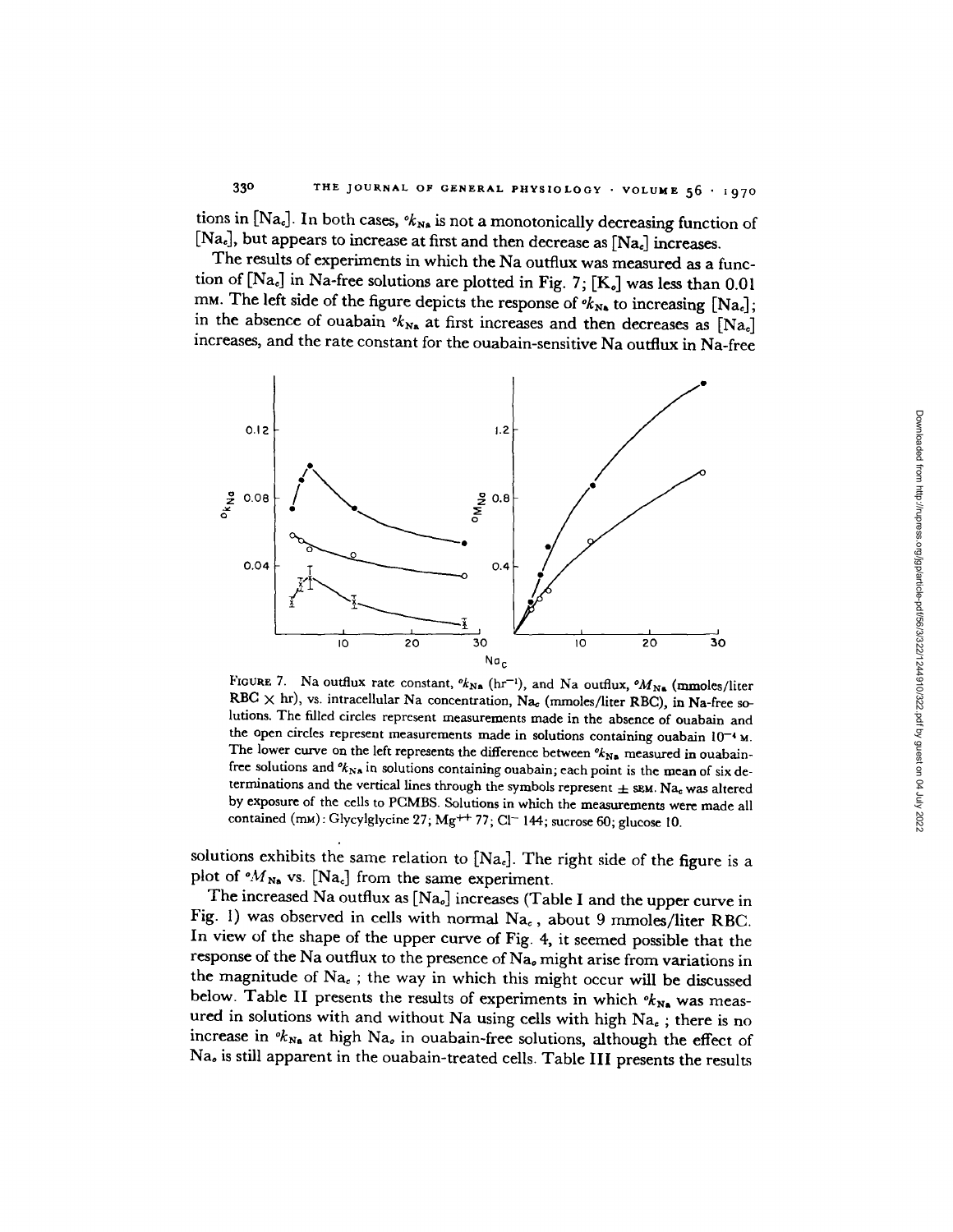|                                                    | EFFECT OF Na <sub>0</sub> ON $\frac{v_{k}}{v_{k}}$ |                           |
|----------------------------------------------------|----------------------------------------------------|---------------------------|
|                                                    | Na. 16.7 mmoles/liter RBC                          | Na, 42.0 mmoles/liter RBC |
|                                                    | $hr^{-1}$ + SBM                                    | $h^{-1}$ $\pm$ SEM        |
| Na., 128 mm                                        | $0.275 \pm 0.021$                                  | $0.152 \pm 0.025$         |
| Na <sub>o</sub> 0                                  | $0.281 + 0.027$                                    | $0.165 \pm 0.041$         |
| $\overline{\Delta}$                                | $-0.006 \pm 0.010$                                 | $-0.013 \pm 0.009$        |
| Na <sub>o</sub> 128 mm, ouabain 10 <sup>-4</sup> M | $0.038 + 0.003$                                    | $0.026 \pm 0.002$         |
| $\text{Na}_0$ , ouabain $10^{-4}$ м                | $0.018 + 0.003$                                    | $0.018 + 0.002$           |
| Ā                                                  | $0.020 \pm 0.001$                                  | $0.008 + 0.002$           |

TABLE II

Solutions in which the measurements were made contained  $(mu)$ : Glycylglycine 27; Mg<sup>++</sup> 5; K<sup>+</sup> 16; Cl<sup>-</sup> 144; glucose 10; and either Na<sup>+</sup> 128, or Mg<sup>++</sup> 64 and sucrose 54. In both sets of cells Na<sub>c</sub> was altered by exposure of the cells to PCMBS.  $n = 4$ .

**TABLE III** EFFECT OF Na<sub>o</sub> ON  $i_{k_K}$ 

|                                                    | $i_{k}$                                        | Na.              |
|----------------------------------------------------|------------------------------------------------|------------------|
|                                                    | mmoles/liter RBC $\times$ hr $\times$ mM $K_a$ | mmoles/liter RBC |
| Na <sub>o</sub> 128 mm                             | $0.280 \pm 0.031$                              | 80.7             |
| $Nao$ 0                                            | $0.291 \pm 0.047$                              | 74.7             |
| $\overline{\Delta}$                                | $-0.011 \pm 0.008$                             |                  |
| $\mathrm{Na}_0$ 128 mm, ouabain 10 <sup>-4</sup> м | $0.030 \pm 0.006$                              | 87.1             |
| $Nao$ 0, ouabain $10-4$ м                          | $0.017 + 0.003$                                | 84.5             |
| $\overline{\Delta}$                                | $0.013 \pm 0.002$                              |                  |

Solutions in which the measurements were made contained (mM): Glycylglycine 27;  $Mg^{++}$  5; K<sup>+</sup> 16.5; Na<sup>+</sup> 128, or Mg<sup>++</sup> 65 and sucrose 54; K<sup>+</sup> 16.5; Cl<sup>--</sup> 144; glucose 10. Na<sub>c</sub> was altered by exposure of the cells to PCMBS.  $n = 4$ .

of experiments in which  $k_K$  was measured in high and low Na solutions. Na<sub>c</sub> was raised above normal prior to the determination of  $k_{\mathbf{K}}$  by exposure of the cells to PCMBS. Using cells with a Na<sub>c</sub> of 79 mmoles/liter RBC,  $k_{\mathbf{K}}$  in the presence of high Na, was no greater than that in the absence of Na, . Although the average  $Na<sub>c</sub>$  of the cells studied in the Na-free solutions was lower, the response of  $k_{\kappa}$  to changes in  $[Na_{\epsilon}]$  is quite small at these high levels, so that a difference of 6 mmoles/liter RBC results in little difference in the value of  $k_{\mathbf{K}}$ . The ouabain-insensitive  $k_{\mathbf{K}}$  is higher in the cells exposed to high levels of Na<sub>o</sub> than it is in those exposed to Na-free solutions.

#### *The Ouabain-Sensitive Na-Na Exchange*

Garrahan and Glynn (1967 *a)* have presented evidence that the Na outflux which occurs into Na-containing, K-free solutions represents an exchange of  $Na<sub>c</sub>$  for  $Na<sub>a</sub>$  mediated by the same mechanism as that which is responsible for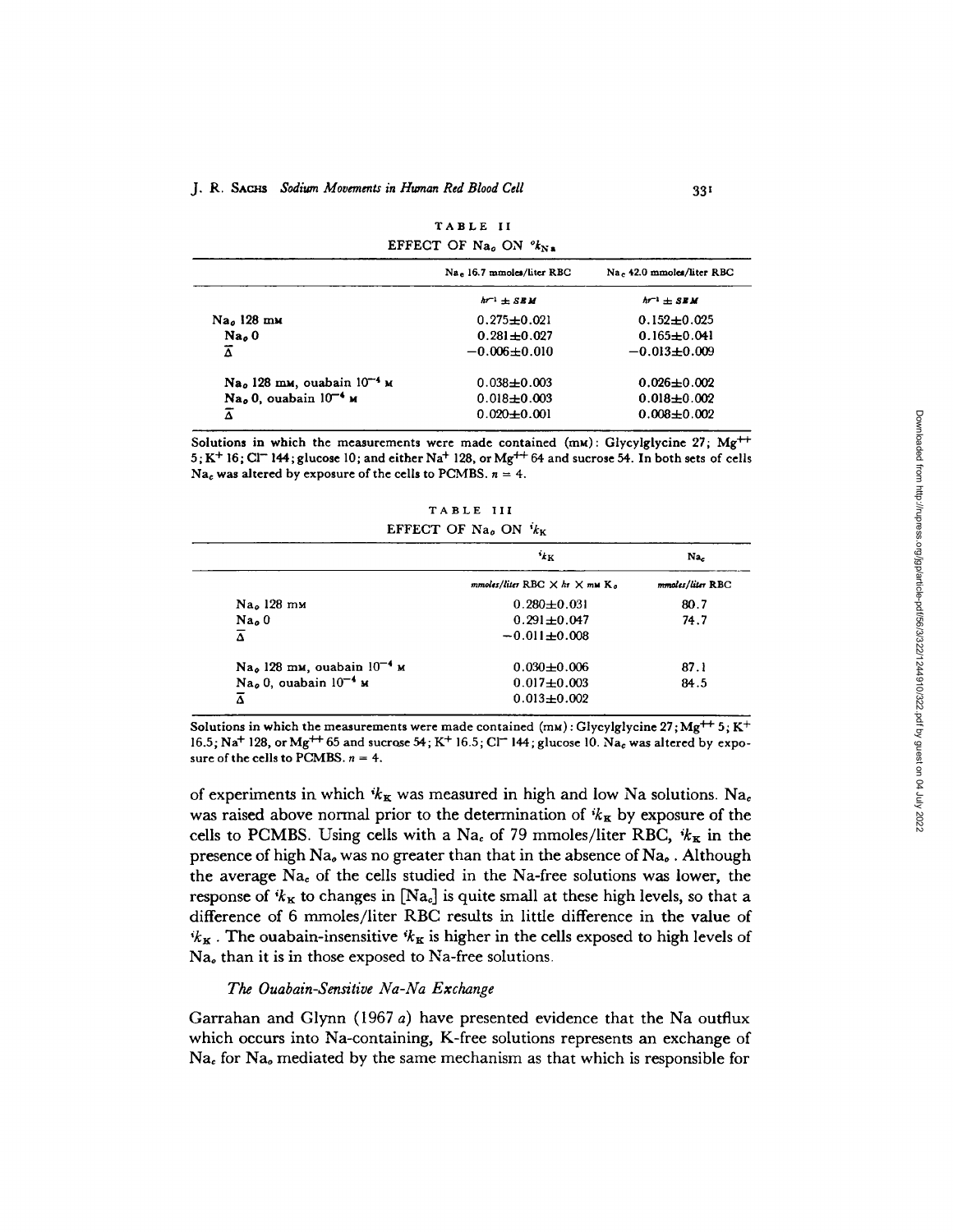Na-K exchange when  $K_{\sigma}$  is present. Several predictions can be made from this hypothesis, and it seemed worthwhile to determine whether they would prove correct.

If the Na-Na exchange hypothesis is correct, then, as  $[K_{\circ}]$  is increased, the Na outflux and K influx should increase and the Na influx decrease at similar rates. Garrahan and Glynn (1967 *c)* have shown that this is the case when the K influx in Na-containing solutions is compared with the Na influx at varying  $[K_o]$ . Since Na<sub>o</sub> competes with  $K_o$  and shifts the curve of K influx or Na outflux vs.  $[K_o]$  to the right, the rate at which the Na influx decreases with increasing  $[K_{o}]$  should be greater when  $Na_{o}$  is very low than when it is high. Fig. 8 represents the results of an experiment designed to test this prediction;  $k_{N_A}$  and  $k_{N_A}$ were measured simultaneously in the same batch of cells in solutions with and without Na and at varying  $[K]$ . It can be seen that, at high Na $_o$ , both the curve of  $\mathscr{C}_{N_A}$  vs.  $[K_o]$  and the curve of  $\mathscr{C}_{N_A}$  vs.  $[K_o]$  are shifted to the right, in agreement with the prediction.

Garrahan and Glynn (1967 a) have shown that ouabain inhibits a portion of the Na outflux and of the Na influx; i.e., that portion which is involved in the Na-Na exchange. If this process is mediated by the same mechanism as



FIGURE 8. Na outflux rate constant,  ${}^o\! k_{N\!A}$ , and Na influx rate constant,  ${}^i\! k_{N\!A}$ , vs. extracellular K concentration,  $K_o$  , at low and high extracellular Na concentration. The scales on the left are for  $k_{N_a}$ , and those on the right are for  $k_{N_a}$ . Solutions in which the measurements were made contained (mM): Glycylglycine 27; Mg<sup>++</sup> 7-5; glucose 1-0; K<sup>+</sup>  $0-3.2$ ; Cl<sup>-</sup> 144; Na<sup>+</sup> 0.31, Mg<sup>++</sup> 72 and sucrose 60; glucose 10. The measurements were made using fresh cells.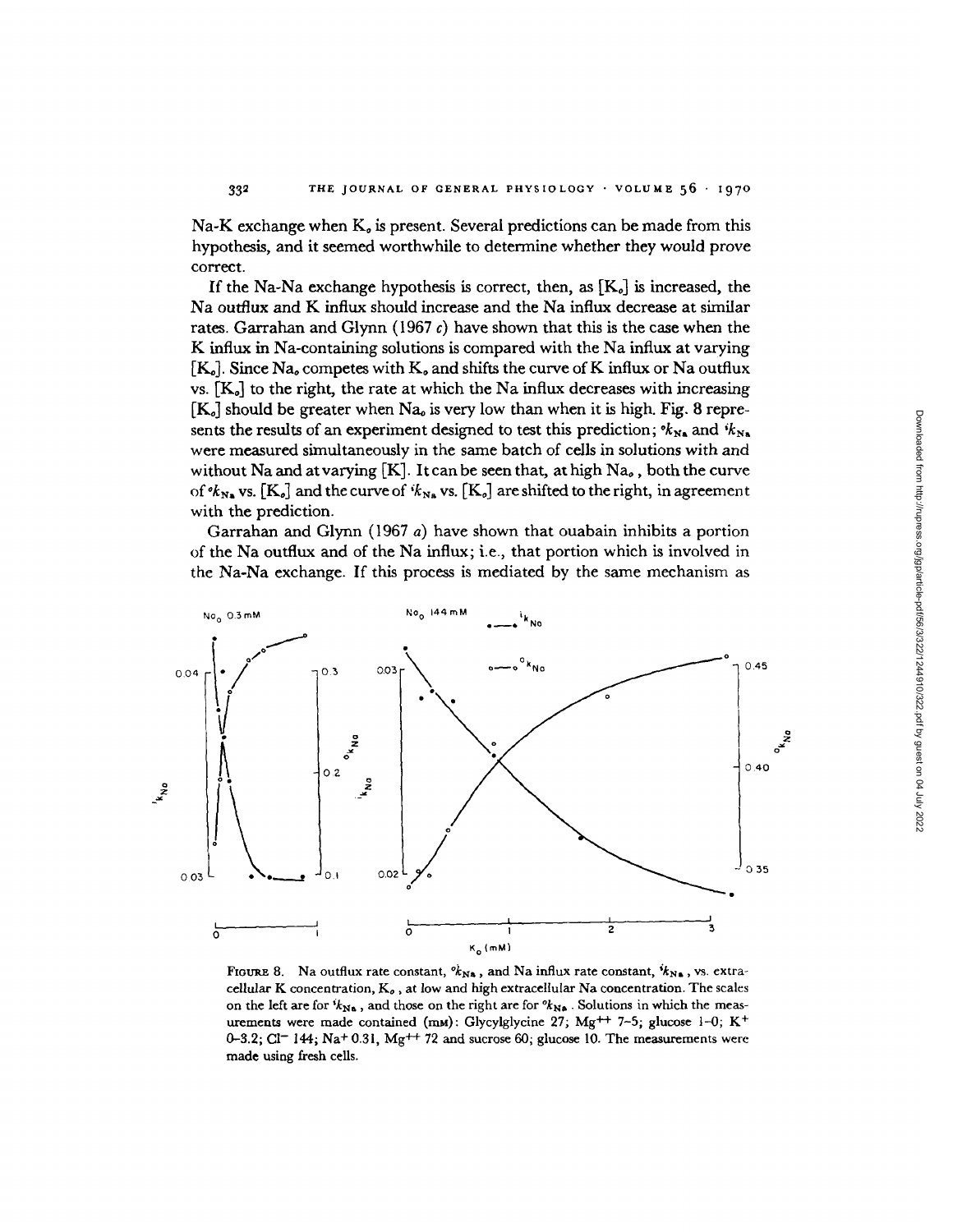that which accomplishes Na-K exchange, it would be expected that a plot of  $\partial k_{N_A}$  in solutions containing K vs. ouabain concentration will parallel a plot of  $k_{N_a}$  in K-free solutions vs. ouabain concentration. Cells from the same batch were preincubated for a 1 hr period in solutions containing varying concentrations of ouabain and no K. The cells were then removed from the solutions, washed four times in  $MgCl<sub>2</sub>$  solution, and then placed in solutions in which  $\partial k_{N_A}$  was measured. In Fig. 9,  $\partial k_{N_A}$  is plotted against the concentration of ouabain to which the cells were exposed in the preincubation. The decrease



FIGURE 9. Na outflux rate constant,  $\alpha_{N_A}$ , vs. ouabain concentration to which the cells were exposed before the measurements were made. Details of the procedure are given in the text. Solutions in which the measurements were made contained  $(m_M)$ : Glycylglycine 27;  $Mg^{++}$  5; Na<sup>+</sup> 128; Cl<sup>-</sup> 144; K<sup>+</sup> 16 or Mg<sup>++</sup> 8 and sucrose 7; glucose 10.

in the rate constant for K-activated Na outflux with increasing ouabain concentration is accompanied by a decrease in the Na outflux in Na-free solutions.

Garrahan and Glynn (1967 c) have shown that the Na-Na exchange requires the presence of intracellular ATP. If the K-inhibited component of the Na influx represents an exchange of this component for a component of the Na outflux, it too should require the presence of intracellular ATP. Table IV presents the results of experiments in which  $k_{N_a}$  and  $k_{N_a}$  were measured using cells which were depleted of intracellular energy stores by incubation at 37°C for 18 hr in the absence of substrate, then separated into two parts, one of which was repleted by exposure to adenine and inosine. In the depleted cells, K<sub>o</sub> has little effect on either the  $k_{N_A}$  or  $k_{N_A}$ .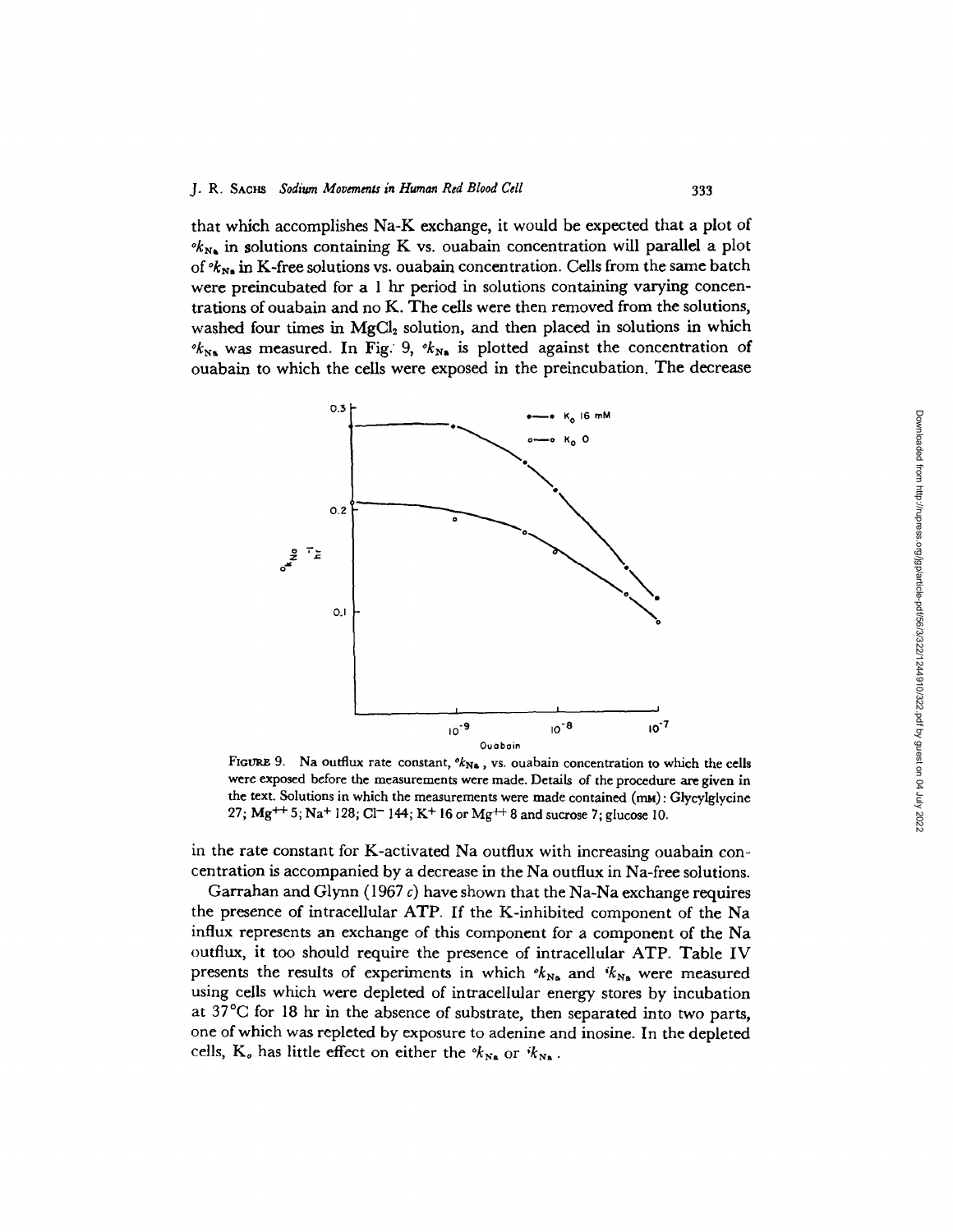**Finally, it can be predicted from** the hypothesis of Garrahan **and Glynn** (1967 **a)** that, **if Na, is reduced to a level at which** the K-stimulated **Na outflux** no longer occurs, the K-inhibited **Na influx should also disappear; if there is insufficient Na,** to exchange for Nao, the **Na influx component** of the ex**change will be** absent. **Table** V presents the results of experiments in which cells were prepared with low  $[Na_c]$  and with  $[Na_c]$  of about 18 mmoles/

**TABLE IV** EFFECT OF DEPLETION ON  $\partial k_{N,a}$  and  $\partial k_{N,a}$ 

|            |                     | Repleted cells                                               |                     | Depleted cells                                            |
|------------|---------------------|--------------------------------------------------------------|---------------------|-----------------------------------------------------------|
|            |                     | Na, 9.1 mmoles/liter RBC                                     |                     | Na <sub>c</sub> 10.5 mmoles/liter RBC                     |
|            | $k_{\rm Na}$        | $k_{N_A}$                                                    | $k_{Nn}$            | $k_{N_A}$                                                 |
|            | $hr^{-1}$ $\pm$ SEM | $mmoles/liter$ RBC $\times h$ r<br>$\times$ mM $Nao \pm$ SBM | $hr^{-1}$ $\pm$ SBM | $mmoles/liter RBC \times hr$<br>$\times$ mu $Naa \pm$ SBM |
| $Ka$ 0     | $0.064 \pm 0.010$   | $0.039 + 0.002$                                              | $0.045 \pm 0.005$   | $0.026 \pm 0.002$                                         |
| $K0$ 16 mm | $0.195 + 0.028$     | $0.021 \pm 0.002$                                            | $0.053 + 0.005$     | $0.021 \pm 0.001$                                         |

Solutions in which the measurements were made **contained** (mM): **Glycylglycine** 27; **Na+** 0.3; Mg<sup>++</sup> 69; sucrose 54; K<sup>+</sup> or Mg<sup>++</sup> 8 and sucrose 7; Cl<sup>-</sup> 144; glucose 10 (repleted cells) or 0 (depleted cells).  $n = 5$ .

|                      |                                    | Na, 3.5                                                               |                                      | Na. 18.3                                                              |
|----------------------|------------------------------------|-----------------------------------------------------------------------|--------------------------------------|-----------------------------------------------------------------------|
|                      | $k_{Nn}$                           | $k_{\rm N}$                                                           | $k_{N}$                              | $k_{N}$                                                               |
|                      | $hr^{-1}$ + SEM                    | $mmoles/liter RBC \times hr$<br>$\times$ mM Na <sub>0</sub> $\pm$ SBM | $hr^{-1}$ $\pm$ SEM                  | $mmoles/liter RBC \times hr$<br>$\times$ mM Na <sub>o</sub> $\pm$ SEM |
| $Ka$ 0<br>$Ko$ 16 mm | $0.061 + 0.006$<br>$0.065 + 0.002$ | $0.023 \pm 0.002$<br>$0.022 + 0.003$                                  | $0.055 \pm 0.007$<br>$0.230 + 0.025$ | $0.049 \pm 0.007$<br>$0.026 \pm 0.004$                                |

**TABLE V EFFECT OF Na<sub>c</sub>** ON  $^o k_{Na}$  AND  $^i k_{Na}$ 

Solutions in which the measurements were made contained (mu): Glycylglycine 27; **Na+** 0.3; Mg<sup>++</sup> 69; sucrose 54; K<sup>+</sup> 16 or Mg<sup>++</sup> 8 and sucrose 7; Cl<sup>-</sup> 144; glucose 10. In both sets of cells,  $Na<sub>c</sub>$  was altered by exposure of the cells to PCMBS.  $n = 5$ .

liter RBC by exposure to PCMBS. The low  $Na<sub>e</sub>$  cells were only reduced to 3.5 mmoles/liter RBC; Garrahan and Rega (1967) also comment on their inability to lower **Na,** below 2.5 mmoles/liter RBC by this method. The low Na<sub>c</sub> cells display very little K-stimulated  $k_{N_A}$  and very little K-inhibited  $i k_{N_A}$ . The high Na<sub>c</sub> cells exhibit K stimulation of  $i k_{N_A}$  and K inhibition of  $k_{\text{Na}}$ .

## *The Na Outflux in Na-Free Solutions*

Garrahan and Glynn (1967 *b)* have shown that the Na outflux which occurs **in** Na-K-free solutions (Fig. 2) can, in part, be accounted for by the accumu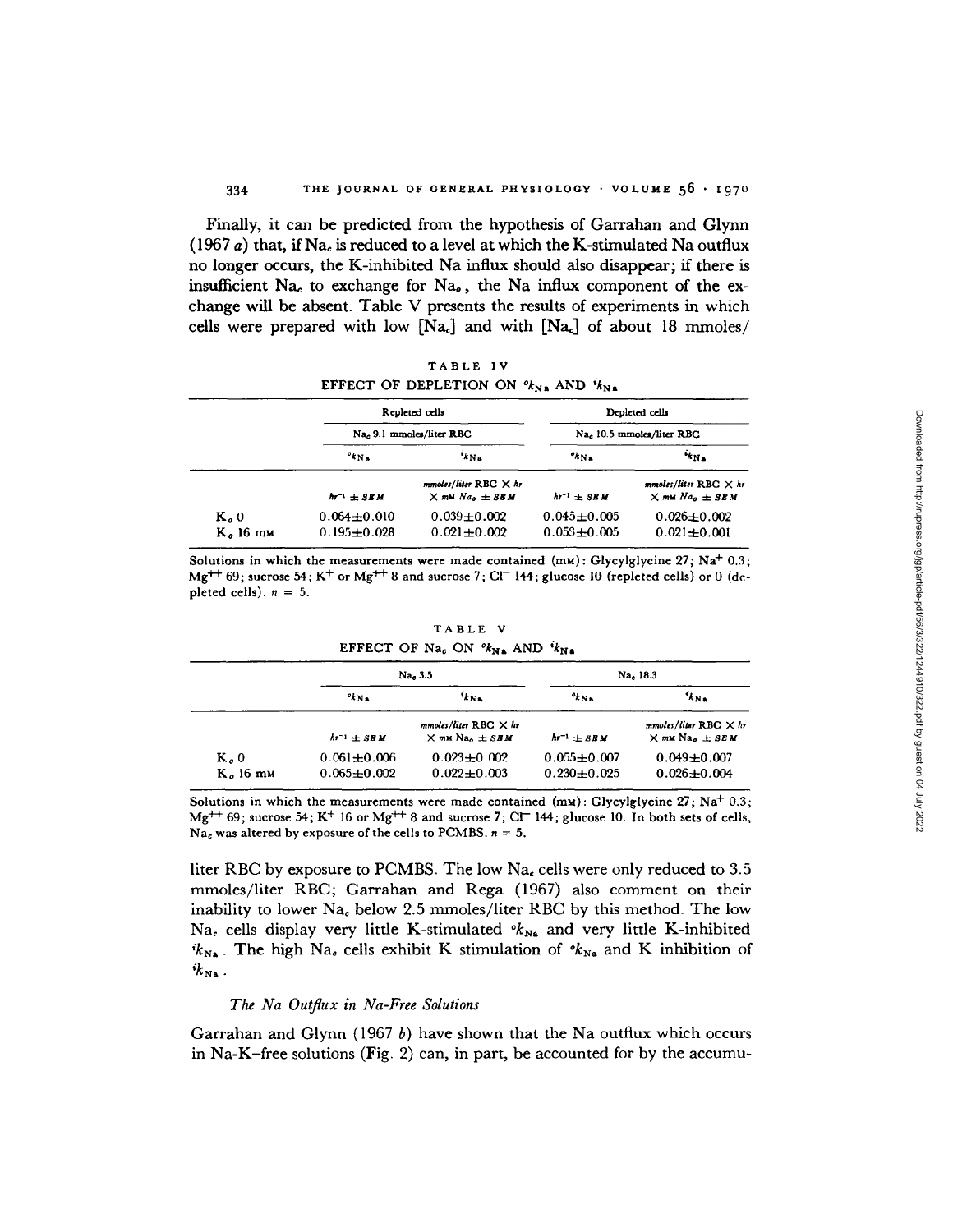lation in the solution of K lost from the cells during the course of the measurements; small amounts of K have much greater effect on the Na outflux in Nafree solutions than in solutions containing high Na. They point out, however, that this cannot account for the entire effect. Further evidence that this is the case can be elicited by measuring  $k_{N_A}$  in solutions in which the major extracellular cation is tetraethylammonium (TEA), which has been shown to inhibit competitively the K stimulation of the Na outflux (Sachs and Conrad, 1968), although TEA enters the red cells to only a slight extent (Askari, 1966). When TEA is used as a competitive inhibitor of the active K influx, it is a better inhibitor than is Na (Sachs, 1967). If  $k_{N_A}$  in Na-free solutions is entirely due to the accumulation of K, it might be expected that TEA will completely eliminate it since the amount of  $K<sub>e</sub>$  estimated by Garrahan and Glynn (1967 *b)* to be present under similar circumstances was quite small. The results of experiments to determine the effect of TEA on  $\ell_{N_A}$  are shown in Table VI. The ouabain-sensitive Na outflux into TEA solutions is smaller than that into Mg solutions (corresponding to the portion of this outflux attributable to accumulated K), but it has not disappeared. Moreover, the decrease in the ouabain-sensitive  $k_{N_a}$  is due to an increase in the ouabaininsensitive  $\kappa_{N_a}$  in TEA solutions rather than a decrease in  $\kappa_{N_a}$  in ouabain-free TEA solutions.

The inhibition of the Na outflux in Na-free solutions by ouabain (Garrahan and Glynn, 1967 a) suggests that it is mediated by the same system as that which is responsible for the Na-K exchange and the Na-Na exchange. A further indication that this is the case arises from the fact that the form of the relation between the magnitude of this outflux and  $[Na_c]$  (Fig. 7) is similar to the form of the relation between the K-stimulated Na outflux and  $[Na_c]$ (Fig. 5). Finally, if the Na outflux into Na-free solutions and the K-stimulated Na outflux are manifestations of the same system, the Na outflux into Na-free

| Major extracellular cation             | Na. 7.0 mmoles/liter RBC            |                  |
|----------------------------------------|-------------------------------------|------------------|
|                                        | $hr^{-1}$ + SEM                     |                  |
| $Mg^{++}$                              | $0.101 + 0.008$                     |                  |
| $Mg^{++}$ , ouabain $10^{-4}$ M        | $0.064 \pm 0.007$                   |                  |
| $TEA+$                                 | $0.100 \pm 0.010$                   |                  |
| TEA <sup>+</sup> , ouabain $10^{-4}$ M | $0.083 + 0.008$                     | $n=4$            |
| $TEA+$                                 | $TEA+$ , ouabain 10 <sup>-4</sup> м |                  |
| $0.112 \pm 0.002$                      | $0.102 \pm 0.001$                   | $n=7, p < 0.005$ |
| $0.096 + 0.001$                        | $0.087 + 0.001$                     | $n=7, p < 0.001$ |

TABLE VI EFFECT OF TEA<sup>+</sup> ON  $\mathcal{C}_{N,a}$  in Na-FREE SOLUTIONS

Solutions in which the measurements were made contained  $(mw)$ : Glycylglycine 27; Mg<sup>++</sup> 5 Cl<sup>-</sup> 144; Mg<sup>++</sup> 72 and sucrose 60, or  $\text{TEA}^+$  144; glucose 10.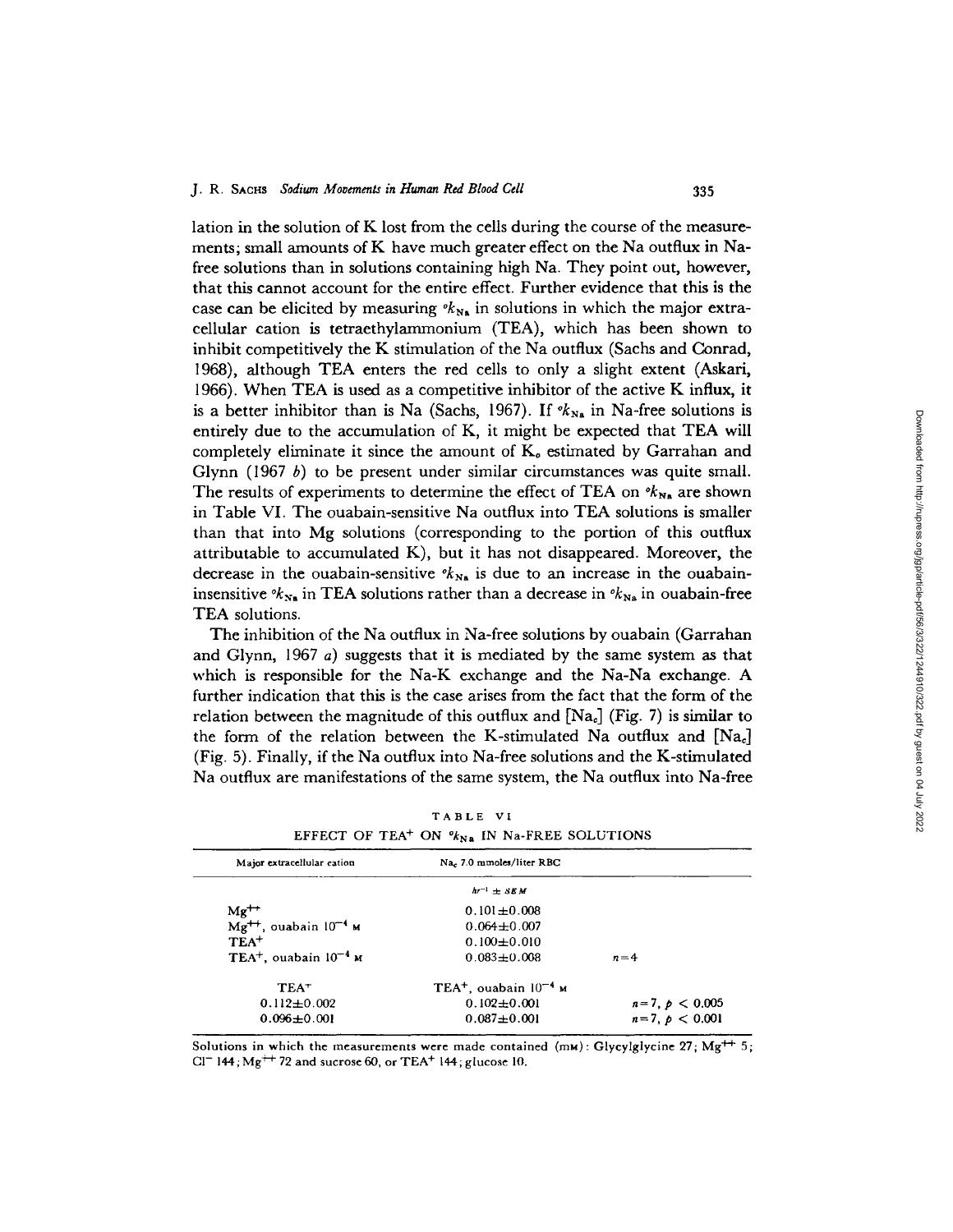|                                    | Repleted cells      | Depleted cells      |
|------------------------------------|---------------------|---------------------|
|                                    | $hr^{-1}$ $\pm$ SEM | $hr^{-1}$ $\pm$ SBM |
| $Ko$ 0                             | $0.078 + 0.006$     | $0.045 \pm 0.005$   |
| $Ko$ 0, ouabain 10 <sup>-4</sup> и | $0.049 \pm 0.005$   | $0.045 + 0.004$     |
| $Ko$ 16 mm                         | $0.160 \pm 0.013$   | $0.051 \pm 0.007$   |

TABLE VII EFFECT OF DEPLETION ON  $\mathcal{U}_{N\ a}$  IN Na-FREE SOLUTIONS

**Solutions in which the measurements were made contained (mu): Glycylglycine 27; Mg + <sup>+</sup> 69; sucrose 54; K<sup>+</sup> 16 or Mg<sup>++</sup> 8 and sucrose 7; CI<sup>-</sup> 144; glucose 10 (repleted cells) or 0 (depleted cells).** *n* = **5.**

solutions should disappear in cells which are depleted of intracellular energy stores. In Table VII, the results of experiments designed to determine whether this is the case are presented. In the repleted cells, K stimulates the Na outflux and, in Na-K-free solutions, ouabain inhibits the Na outflux. In the depleted cells, however, there is very little K-stimulated Na outflux, and the ouabaininhibited Na outflux in Na-K-free solutions has disappeared.

## *Ratio between the Ouabain-Sensitive Na Outflux and the Ouabain-Sensitive Na Influx*

Garrahan and Glynn (1967 *a)* found that the ratio between the ouabainsensitive Na outflux and the ouabain-sensitive Na influx in  $K_{\sigma}$ -free solutions was not significantly different from 1.0. This differs from the value of 1.5 previously reported (Post and Jolly, 1957) for the ratio between the ouabainsensitive net Na outflux and the ouabain-sensitive net K influx. The results of simultaneous measurements of the ouabain-sensitive Na outflux and Na influx to determine the ratio of  $^oM_{N_a}$  to  $^iM_{N_a}$  are presented in Table VIII. The measurements at  $Na<sub>e</sub>$  12 mmoles/liter RBC were made using fresh cells, and the measurements at  $Na<sub>e</sub>$  20 and 88 mmoles/liter RBC were made using cells in which the  $Na<sub>c</sub>$  was altered by exposure of the cells to PCMBS. In each case, the ratio of the mean  $^{\circ}M_{N_{\rm B}}$  to the mean  $^{\circ}M_{N_{\rm B}}$  was greater than 1.0. The mean difference between the ouabain-sensitive  $^{\circ}M_{N_{\rm R}}$  and  $^{\circ}M_{N_{\rm R}}$  for all the measurements recorded in Table VIII  $(n = 18)$  was 0.35, SEM 0.13,  $p < 0.02$ . However, as shown in Table VIII, the ratio found varied considerably from individual to individual, and it seems possible that there is no fixed ratio, but that the ratio found depends on circumstances which are not apparent.

Garrahan and Glynn (1967 *c)* have reported that high Na, cells do not exhibit a ouabain-sensitive Na outflux in K-free, high Na solutions unless they are depleted of ATP or contain high concentrations of phosphate. In the experiments reported in Table VIII, the mean ouabain-sensitive Na outflux does not decrease when  $Na<sub>e</sub>$  rises from 20 to 88 mmoles/liter RBC. Neither the ATP nor the phosphate content of the cells used here was measured.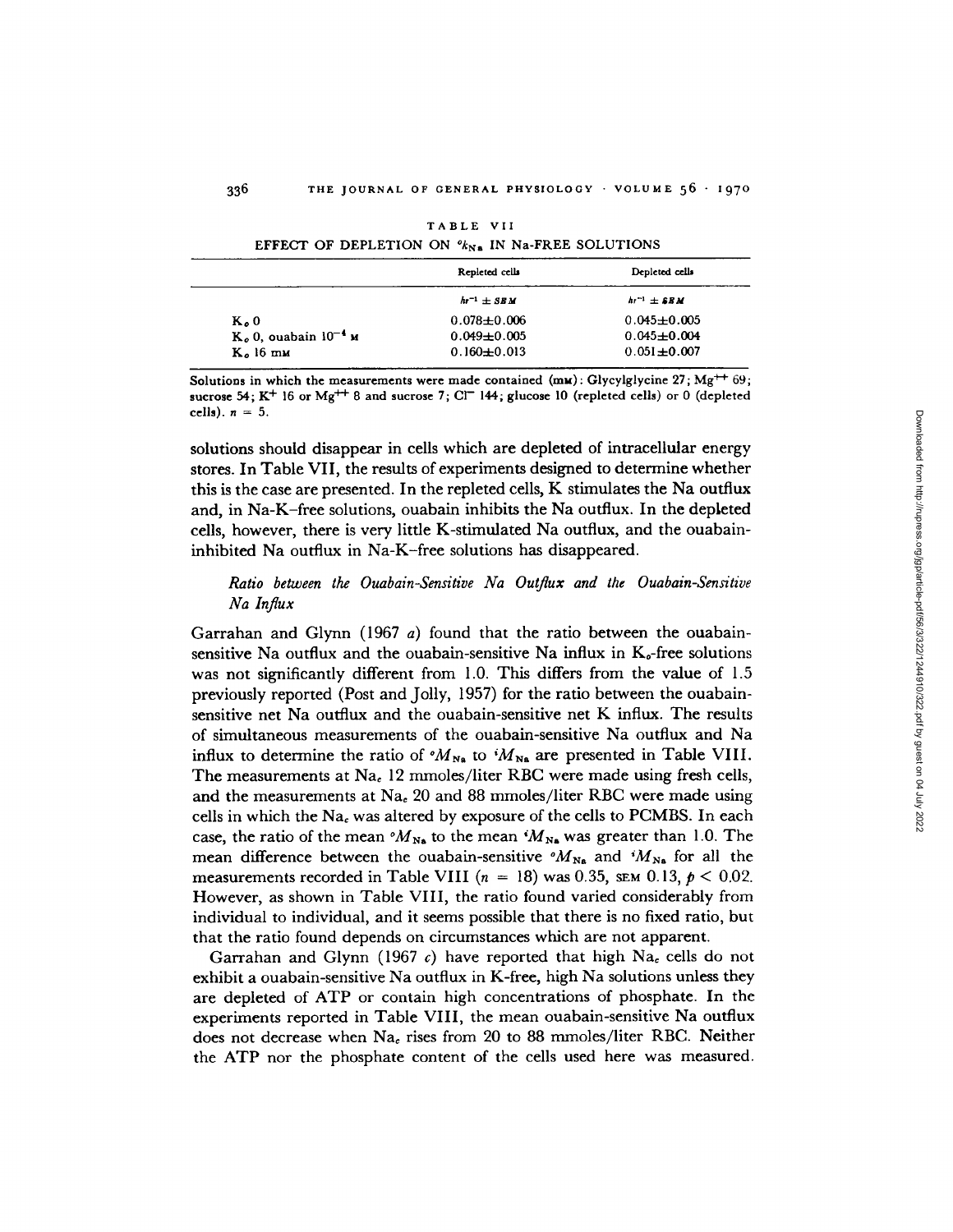| ž.                                                                                                                                                                                                                                                                            |                     | $\tilde{a}$                                                                                                                    |                     |                 | g                |                   |               | 3               |                 |
|-------------------------------------------------------------------------------------------------------------------------------------------------------------------------------------------------------------------------------------------------------------------------------|---------------------|--------------------------------------------------------------------------------------------------------------------------------|---------------------|-----------------|------------------|-------------------|---------------|-----------------|-----------------|
| mmoles/liter RBC                                                                                                                                                                                                                                                              | ·MN.                | M <sub>N</sub>                                                                                                                 | <b>PRAK</b><br>PRAK | °M <sub>N</sub> | 'M <sub>Na</sub> | <b>ANA</b>        | ·MM•          | <b>NN</b>       | "NN"\"NN"       |
|                                                                                                                                                                                                                                                                               | 4                   | 1.37                                                                                                                           | S.                  | 2.94            | 2.28             | Ŗ                 | 2.06          | $\mathfrak{a}'$ | ្ម              |
|                                                                                                                                                                                                                                                                               | S.                  | 1.77                                                                                                                           | 0.62                | 2.69            | 2.07             | s.                | 2.82          | $\frac{8}{1}$   | 48              |
|                                                                                                                                                                                                                                                                               | 35                  | $\overline{0}$ .81                                                                                                             | المية.<br>أ         | $\overline{5}$  | <u>ें</u>        | $\frac{10}{10}$   | 0.76          | 0.75            | ៊               |
|                                                                                                                                                                                                                                                                               | \$                  | 0.99                                                                                                                           | $\ddot{\circ}$      | 2.11            | 2.49             | 0.85              | 2.60          | 2.19            | $\ddot{5}$      |
|                                                                                                                                                                                                                                                                               | Ŗ.                  | $\frac{51}{2}$                                                                                                                 | ξ.                  | $\ddot{3}$      | $\frac{28}{2}$   | $\ddot{5}$        | 3.60          | 1.84            | $\frac{8}{3}$   |
|                                                                                                                                                                                                                                                                               | œ.                  | 0.68                                                                                                                           | 2.40                | 39              | ¥.               | £                 |               |                 |                 |
|                                                                                                                                                                                                                                                                               | S.                  |                                                                                                                                | <u>ର୍</u>           |                 |                  |                   |               |                 |                 |
| Mean ± SEM                                                                                                                                                                                                                                                                    | ±0.15<br><u>នាំ</u> | $1.08 + 0.18$                                                                                                                  | 1.14                | $2.13 \pm 0.24$ | $1.83 \pm 0.21$  | $\frac{1}{1}$ .16 | $2.37 + 0.47$ | $1.68 \pm 0.24$ | $1.41 \pm 0.34$ |
| Solutions in which the measurements were made contained (mM): Glycylgylcine 27; Mg <sup>++</sup> 5; Na <sup>+</sup> 144; Cl <sup>-</sup> 144; glucose 10. The measurements<br>Each recorded measurement is from a different individual<br>using cells with Na <sub>c</sub> 12 |                     | were made in fresh cells, and the measurements using cells with Na <sub>c</sub> 20 and 88 were made in cells exposed to PCMBS. |                     |                 |                  |                   |               |                 |                 |

TABLE VIII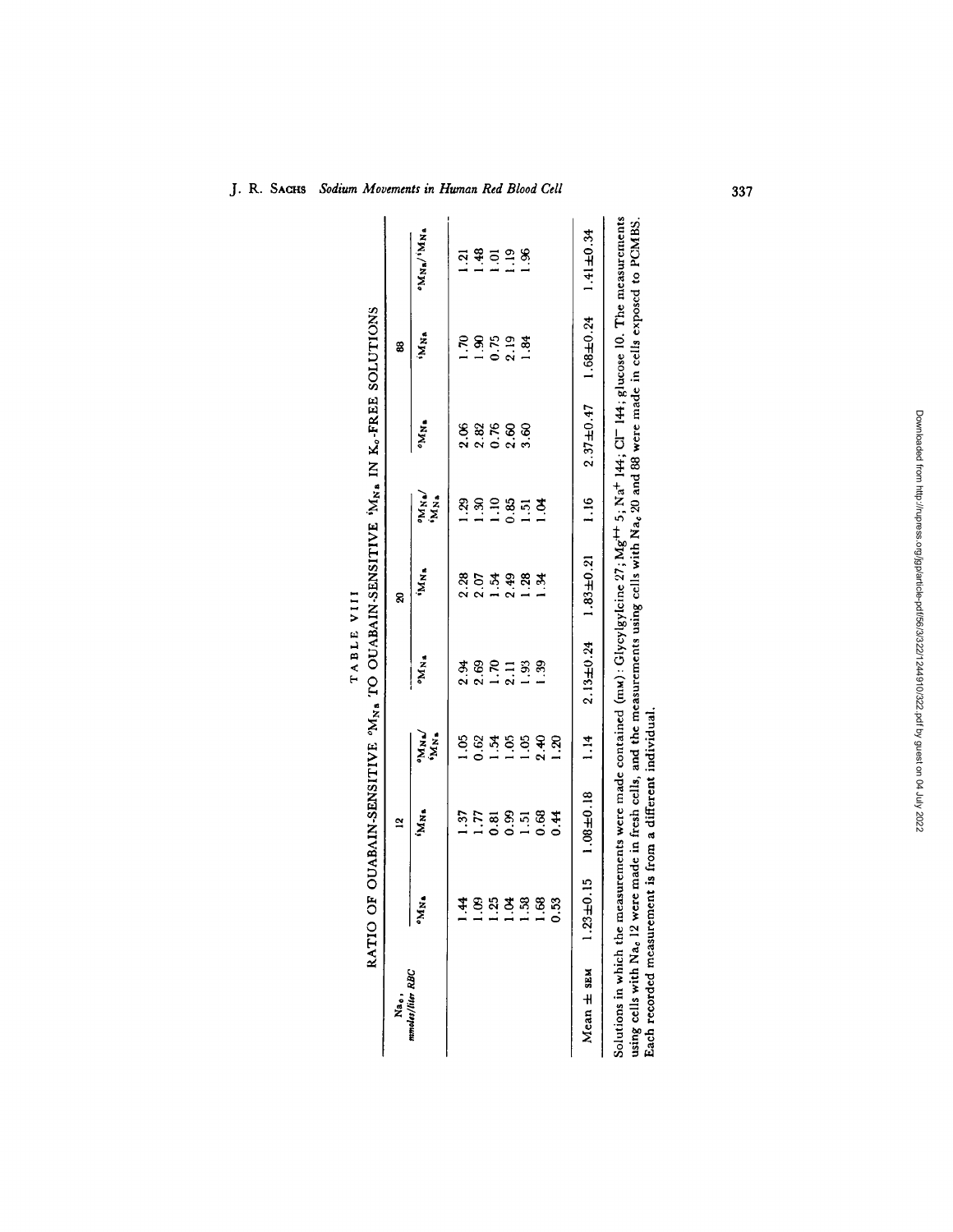However, after exposure to PCMBS, the cells were incubated for I hr in a solution containing 10 mm inosine, 3 mm adenine, and 10 mm glucose; it would be expected that this treatment would raise intracellular ATP and lower phosphate (Whittam and Wiley, 1968; Glynn and Liithi, 1968), and these were the circumstances under which Garrahan and Glynn (1967 c) found little ouabain-sensitive Na-Na exchange. A major difference in the experimental procedure is the use of reconstituted ghosts by Garrahan and Glynn (1967 *c)* and the use of PCMBS-treated intact cells in the present experiments.

#### DISCUSSION

The relation between  $\mathscr{K}_{N_{\bullet}}$  and  $[Na_{c}]$  is of the same form whether measured in (Na + K)-free solutions; high Na, K-free solutions; or high Na, high K solutions. This correspondence suggests that all three processes are effected by the same system. The curves obtained for the relation cannot be described by a Michaelis-Menten model requiring that the interaction of a single Na ion with the system results in the activation of the transport process. Such a model can be described by the relation:

$$
{}^{\circ}M_{\text{Na}}^{\text{P}} = \frac{a}{1 + \frac{b}{[\text{Na}_c]}}\tag{1}
$$

where  ${}^{\circ}M^P{}_{N\alpha}$  is the active sodium outflux, and *a* and *b* are constants. Dividing both sides of the equation by  $[Na_c]$  results in:

$$
^{o}k_{\text{Ne}} = \frac{a}{[\text{Na}_c] + b} \tag{2}
$$

It can be seen that this relation predicts that  $k_{N_A}$  continually decreases as  $[Na_e]$  increases; this is not the case for the curves of Figs. 6 and 7. It has previously been shown (Sachs and Welt, 1967) that the relation between both the active K influx and Na outflux and  $[K_{\circ}]$  can be described by a model in which it is required that two K ions interact with the system before transport occurs, and the total number of K sites is limited so that the process demonstrates saturation kinetics. Such a model may be used to describe the active sodium outflux as a function of  $[Na<sub>c</sub>]$ :

$$
{}^{\circ}M_{\text{Na}}^{\text{P}} = \frac{a}{1 + \frac{b}{[\text{Na}_c]} + \frac{c}{[\text{Na}_c]^2}}
$$
(3)

where *a*, *b*, and *c* are constants. Dividing both sides of this equation by  $[Na_c]$ :

$$
^{\circ}k_{\text{Na}} = \frac{a}{[\text{Na}_c] + b + \frac{c}{[\text{Na}_c]}}
$$
(4)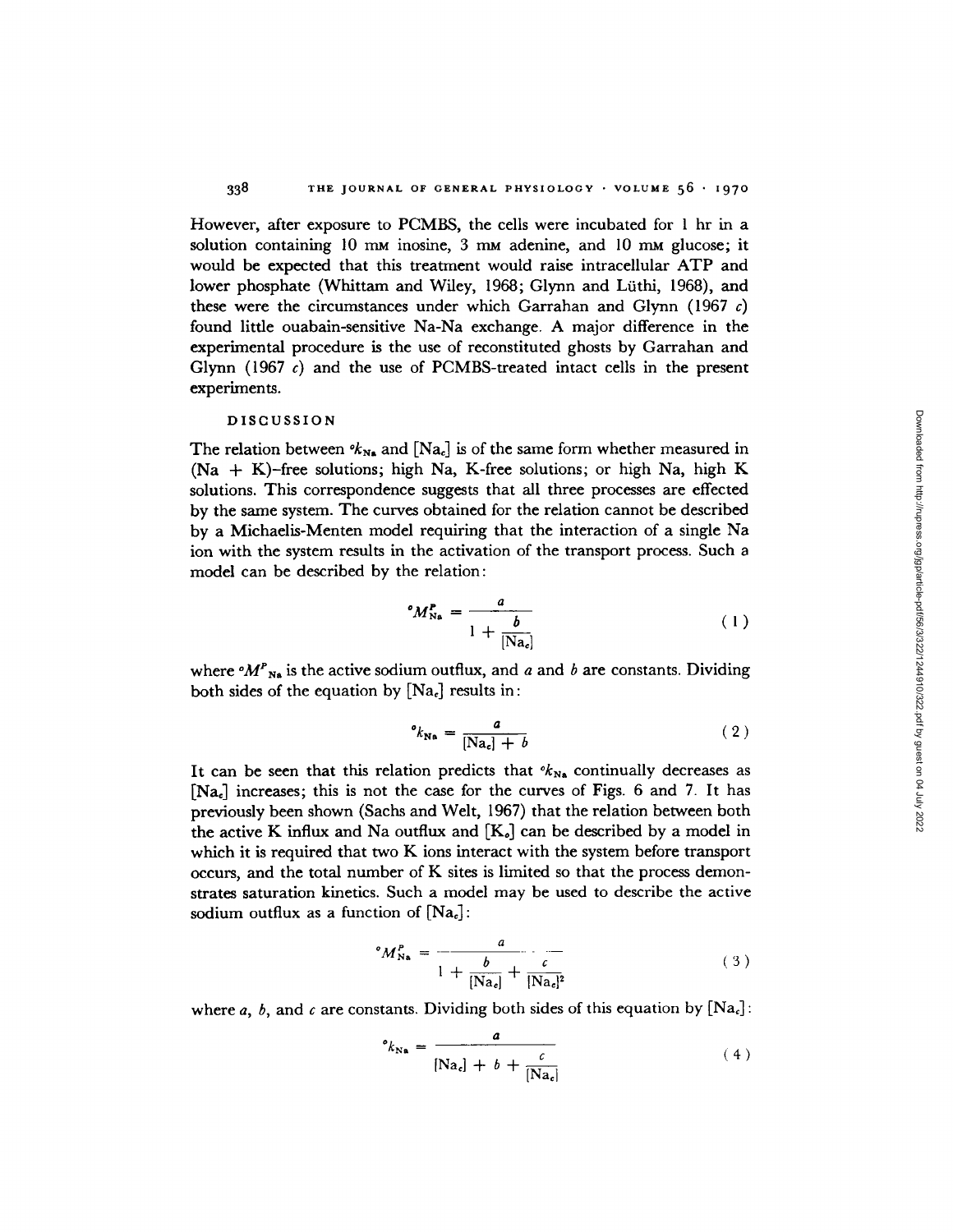The behavior described by this relation of  $\mathcal{R}_{N_{\rm A}}$  as  $[N_{\rm A}]$  increases will be that demonstrated in Figs. 6 and 7; i.e., at first  $\mathcal{K}_{N_A}$  will increase with increasing [Na<sub>c</sub>], and then it will decrease. The model described here assumes that two Na ions must interact with the system before transport occurs, but the conclusion will be qualitatively similar using a model which requires that three or more ions must be simultaneously present. It does not seem possible to decide between these possibilities on the basis of the data presented here. The form of the relation between  $\mathbf{R}_{N_a}$  and  $[Na_c]$  when the measurement is made in the presence of ouabain, either in high Na (Fig. 4) or Na-free (Fig. 7) solutions, is quite different from the form of the relation when the measurement is made in the absence of ouabain, and can be adequately described by equation 2. This suggests that the saturable Na outflux measured with ouabain present is mediated by a different system from that which mediates the ouabainsensitive fluxes, or, if the same system is responsible for both phenomena, ouabain markedly alters its properties so that it is able to perform Na transport when a single Na ion has interacted with it.

The shape of the plot of  $\mathcal{K}_{\text{Na}}$  vs. [Na<sub>c</sub>] may also explain the observed increase in  $\mathscr{K}_{N_{\mathbf{a}}}$  when measured in high Na, high K solutions as compared to the value obtained in Na-free, high K solutions (Table I). These measurements were made using cells with  $Na<sub>e</sub>$  at the start of the experiment of about  $9$ mmoles/liter RBC. Since Na will leak into the cells from the high Na solutions, the cells in which the measurements were made in high Na solutions would be expected to have a higher mean  $Na<sub>c</sub>$  over the course of the measurement than the cells in which the measurements were made in Na-free solutions. In 10 experiments in which measurements of  $Na<sub>c</sub>$  were made under circumstances similar to those under which the measurements recorded in Table I were made, Na<sub>c</sub> in the high Na, high K solution at 30 min was 10.4  $\pm$  0.8 (SEM) mmoles/liter RBC, and at 90 min 10.6  $\pm$  0.8. In the high K, Na-free solutions, Na, at 30 min was  $9.1 \pm 0.8$  and at 90 min 7.6  $\pm$  0.8. The experiments recorded in Table I lasted 90 min. If  $\mathscr{R}_{N_{\rm s}}$  were related to  $[N_{\rm a}]$ by an expression similar to equation 2, and if there were no effect of  $Na<sub>o</sub>$ aside from its effect in raising  $Na<sub>e</sub>$ , then the cells in which the measurements were made in high Na solutions (higher  $Na<sub>c</sub>$ ) would have a lower value of  $\mathcal{O}_{N_{\rm N}}$  than the cells in which the measurements were made in Na-free solutions. A direct effect of Na<sub>o</sub> would have to be invoked to explain the observed increase in  $\mathscr{R}_{\mathbf{Na}}$  in high Na solutions. However, at Na<sub>c</sub> of 9 mmoles/liter RBC,  $\partial k_{N_a}$  actually increases with increasing Na<sub>c</sub> (Fig. 4), and therefore the observed increase in  $k_{\text{Na}}$  in high Na solutions using cells which begin with  $Na<sub>c</sub>$  of 9 mmoles/liter RBC can be explained by the effect of Na<sub>o</sub> on [Na<sub>c</sub>], and no direct effect of  $Na<sub>e</sub>$  need be invoked. This is supported by the observation that, using cells with high  $Na<sub>e</sub>$ , in the range in which  $\alpha_{Na}$  falls with increasing  $[Na_c]$  (Fig. 4),  $\mathcal{K}_{Na}$  is not increased in high Na solutions unless ouabain is present.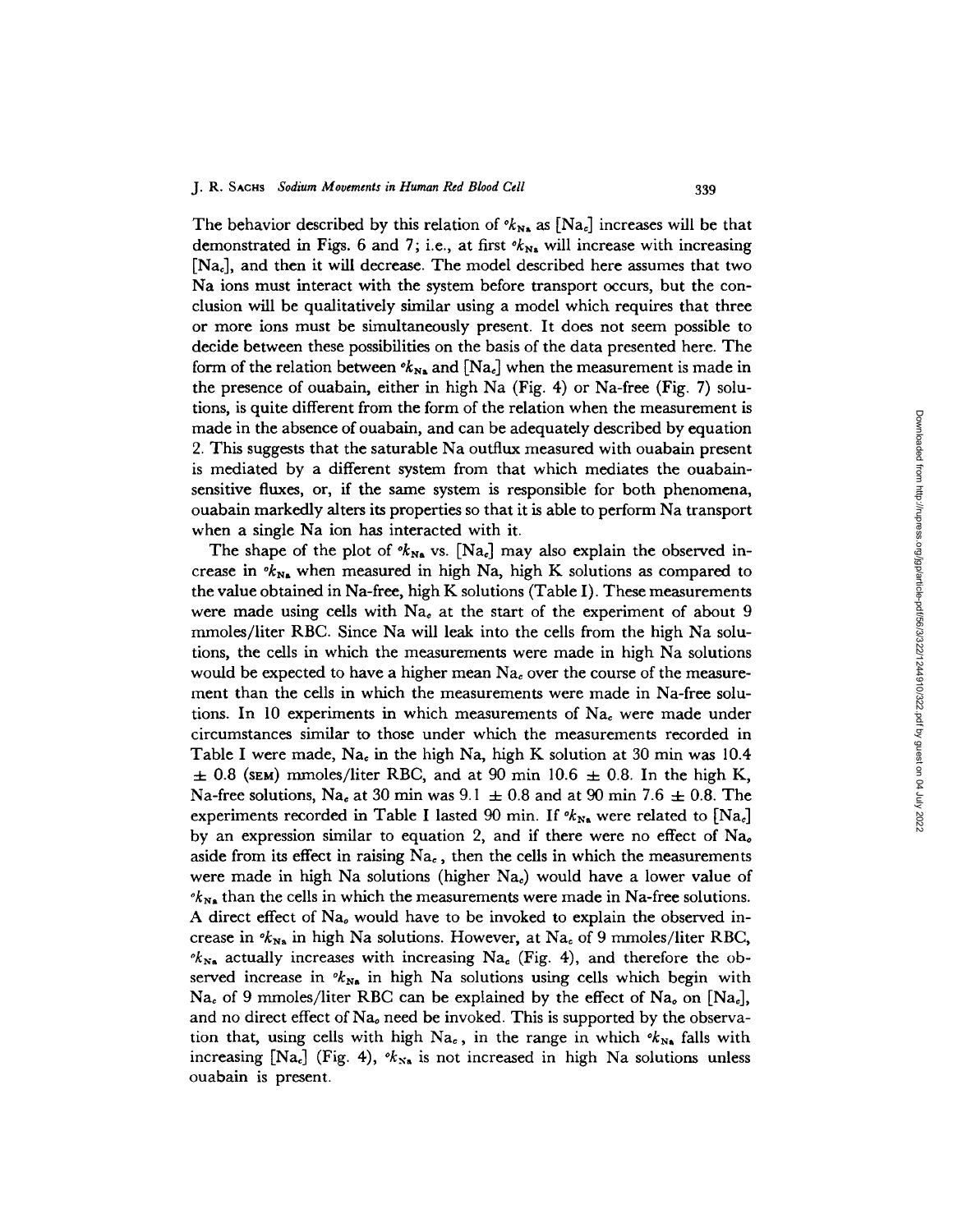Garrahan and Glynn (1967 a) have proposed that the relation between  $[Na<sub>o</sub>]$  and the magnitude of the Na-Na exchange can be explained by assuming that, in the absence of  $K_o$ , the Na sites can move from the outer to the inner border only when Na is attached and that the affinity for Na at the outer border is low, so that, even at high  $Na<sub>o</sub>$ , the  $[Na<sub>o</sub>]$  is below the apparent  $K<sub>m</sub>$  of the system for Na at the outer surface. Figs. 2 and 3, however, seem to indicate that there are two components of the relation between  $k_{N_A}$  and  $[Na_o]$ . At first,  $i k_{N_{\rm A}}$ , and the portion of  $i k_{N_{\rm A}}$  which is inhibited by K<sub>o</sub>, fall rapidly with increasing  $[Na_{o}]$ , and this suggests saturation of the Na sites involved with a high affinity of the sites for Na. After this,  $k_{N_a}$  remains fairly constant, and the portion of  $k_{N_a}$  which is inhibited by K<sub>o</sub> increases. Addition of ouabain also decreases the value of  $k_{N_A}$ . It seems clear that both these effects of Na<sub>o</sub> cannot be explained by the interaction of Na at a single set of sites. Once the sites responsible for the early apparent saturation of the Na influx are filled, further increases in  $Na<sub>o</sub>$  will not affect them, and the effect of  $Na<sub>o</sub>$  in increasing the Na-Na exchange must be accomplished at some other site. It seems inescapable that, in order to account completely for the relation between  $k_{\text{Na}}$ and  $Na<sub>o</sub>$ , one must assume that Na interacts with two sets of sites at the outer membrane surface.

340

At low Na<sub>o</sub> concentrations,  $k_{N_A}$  and  $k_{N_A}$  simultaneously fall with increasing [Nao]. Assuming that the two processes are related, one can qualitatively account for this similarity in behavior by supposing that the transport mechanism, when combined with Na, prefers a configuration in which the Na sites are at the outer membrane surface, and, when free of Na, prefers a configuration in which the Na sites are at the inner membrane surface. Under such circumstances, the inward movement of the Na sites would be more rapid when free of Na than when combined with Na, and sites combined with Na would tend to accumulate at the outer membrane surface. When  $Na<sub>a</sub>$  is zero, Na sites at the inner membrane surface would pick up Na ions, move to the outer membrane surface, discharge Na, and move to the inner surface as free Na sites. When  $Na<sub>a</sub>$  is higher, more of the Na sites at the outer surface would be combined with Na, and therefore less likely to move to the inner surface; since less sites would be available at the inner surface,  $\mathscr{K}_{N_A}$  would fall. This mechanism will not account for the increased Na outflux and Na influx as  $Na<sub>o</sub>$  increases above 6 mm; as discussed above, this seems to indicate an action of Na at some site other than those which are becoming saturated at low Na.

The ouabain-sensitive  $^{\circ}M_{N_{\rm A}}$  in K-free solutions is greater than the ouabainsensitive  $^{i}M_{N_{\rm A}}$  under the same circumstances, and there appears to be a small net loss of Na from the cells by this mechanism. The energy source for this net movement is not clear; Garrahan and Glynn (1967 *c, d)* have shown that, although ATP is required for the outflux component of the Na-Na exchange